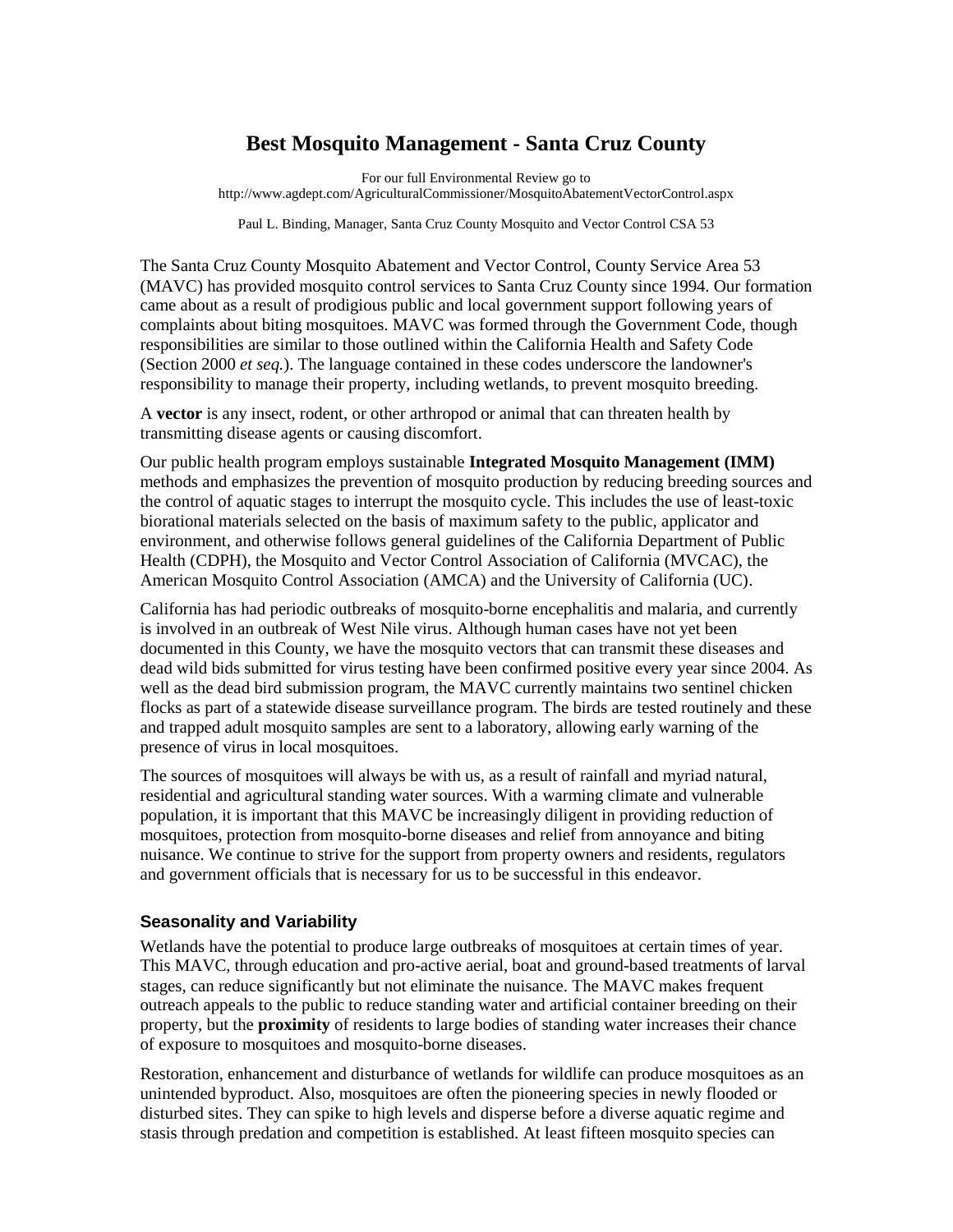exploit sites as diverse as tree holes, neglected septic systems and swimming pools, small containers, stormwater systems, freshwater sloughs and brackish marshes in the mild climate of our County.

Our Vector Control Specialists follow a route list of known breeding sources on a routine basis. The water sources are dip sampled to determine breeding using a standard twelve ounce dipper cup. Mosquito management decisions are made by first establishing a **threshold** level of breeding for each aquatic site on the basis of species type, number per dip, distance to residents, larval age, the presence of predators, presence of sensitive species and other factors. The attached Treatment Criteria table illustrates problem species type and uses human proximity, breeding density and source size as a general basis on which the threshold analysis is built.

Even when protected species are not present, marshes have great ecological and educational value as suburban wetlands, a rarely encountered environment whose biological diversity must be protected. Yet it is because of this proximity to human habitation and activity that management of mosquitoes is occasionally required to protect human health and the annoyance associated with the nuisance species. Selective reduction of mosquito populations in this protected environment is a marsh management element that increases the benefit values to the surrounding community and has benefits to avian life, particularly nestlings and species susceptible to West Nile virus. West Nile Virus has the potential to cause human, wildlife and equine mortality in this area.

## **Materials and Techniques**

There have been remarkable advances in mosquito control materials and methodology, incorporating IMM approaches anchored around the use of public education, source reduction and biocontrols. When appropriate, larvicides are employed, preferably the selective and nonpersistent mosquito growth regulator methoprene (synthesized juvenile hormone) and organic microbials (*Bacillus thuringiensis israelensis* and *B. sphaericus*). These are "least toxic" materials that provide maximum safety for the applicator, non-target organisms, residents and their pets and property, with minimum impact on the food web of the marsh. Dosage rates must be both sufficiently high to kill targeted species (and delay resistance) and sufficiently low to minimize non-target effects. Also, it is important that materials be rotated periodically to forestall resistance.

To achieve satisfactory, sustainable and consistent results with these materials, it is essential that they be alternated and used in conjunction with a comprehensive monitoring and source reduction program, and with other elements incorporating Best Management Practices. Knowledge of the biology of the target species and habitat, the timing of the application and other environmental factors related to operational success is crucial to obtaining cost-effective results of a reduction in the mosquito population. MAVC staff is experienced in non-intrusive monitoring and treatments of mosquito larvae and adults, and in determining threshold levels for different species that would initiate treatments.

Treatments are conducted on foot using backpack sprayers for liquids or backpack blowers for granular materials, from a marsh boat or by contracted helicopter. Pesticides are applied when winds are less than 10 mph to avoid drift. Compromises are made in sensitive sites, such as a less intrusive management protocol arranged with the Fish and Wildlife Service for the federal refuge (see Wildlife Refuges section or Draft Monitoring and Treatment Plan). Temporary trails may be cut to less accessible areas, invasive plants reduced and poison oak kept at bay with spot treatments of herbicide, where appropriate. If brushing a trail is necessary, care is taken to reduce impact to green limbs or saplings.

The MAVC is involved in the development review process in a pro-active role as part of our source reduction program. Due to the potential disruption and public health threat that infestations of mosquitoes could cause residents of this area, their existence is a **significant biological hazard** that requires mitigation, and should be included on initial study checklists.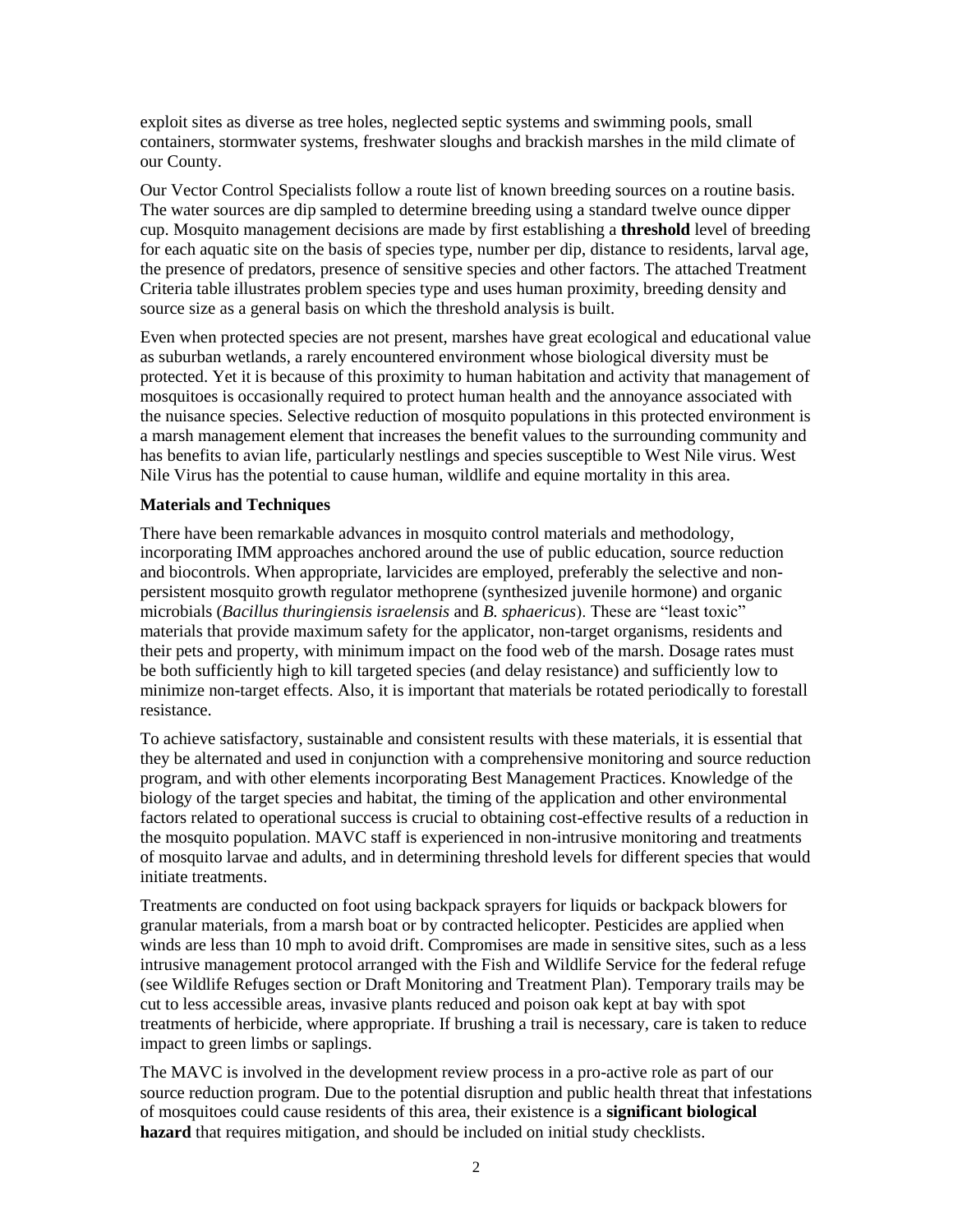Intense efforts are made to monitor mosquito breeding through trapping of adult mosquitoes, and inspecting breeding sites by sampling water for larvae and treating when necessary to reduce emergence. Alternative management strategies and biological control methods are first considered. Some sources require checking and treatment several times a year. Pre-treatment and post-treatment larval counts are taken to measure effectiveness and detect resistance. The contents of adult mosquito monitoring traps are also identified and counted to determine abundance and distribution of species.

Quality of life would seriously be impacted without mosquito reduction measures. With present or even increased levels of service, surviving mosquitoes in some years could still be numerous enough to result in complaints because breeding sites are frequently in close proximity to human activity and mosquitoes can disperse long distances. Priority is placed upon requests for service from residents, ahead of our other routine operations.

The MAVC would rarely consider adulticiding measures (fogging), as it is more selective and effective to control larvae before they emerge and disperse as adults. Although fogging is perceived by some citizens as offering the best relief, it is unacceptable to others and is not a proactive strategy. It would be considered by the MAVC as a last alternative and after approval by the West Nile Virus Technical Advisory Committee and the County Board of Supervisors, in cases of public health emergency.

## **Mosquitoes of Santa Cruz County / Establishing the Treatment Threshold**

The floodwater mosquito, *Aedes washinoi*, is a day-biting species whose aquatic larvae appear in temporary pools in late winter, emerging to seek blood meals in the spring. This mosquito results in more complaints than any other does. *A. washinoi* is an aggressive daytime biting pest in the spring, and breeds densely in flooded willows and brackish marshes.

The County is home to a dozen mosquito species, but of particular concern is *Culex tarsalis*, the encephalitis mosquito, which breeds through summer and fall and has the potential of transmitting the disease to humans. They can be found among emergent vegetation such as smartweed and flooded grasses, algal mats and inundated blackberry thickets. The increase in warm-season human activity at dusk in areas surrounding the sloughs requires that we lower the threshold at which treatments are initiated in order to reduce mosquito breeding to acceptable levels. Criteria used to determine the threshold are larval density, species significance (nuisance or disease), flight range, dispersal patterns and other environmental and meteorological factors.

Treatment decisions are based on threshold levels of larvae determined for particular sites by evaluating species risk, proximity to residents, stage of development and abundance, ecological value, presence, number and type of predators and other aquatic life and other environmental factors. This number is dynamic, based on qualitative as well as quantitative observation and may change spatially and temporally. When threshold levels are exceeded, larviciding ensues using material appropriate for larval instars present: either the microbial formulations described below, or the insect growth regulator methoprene, or a duplex combination of the two. Pre-flood treatments are employed in some seasonal sources where historical breeding has existed and access is a problem post-flooding.

At present the program makes maximum effort to use *Bacillus thuringiensis israelensis*  larviciding products for their efficacy and selectivity. A similar microbial larvicide, *Bacillus sphaericus* is used increasingly in highly organic sources such as sewage, dairy and apple processing ponds because the live bacteria recycles in the mosquito larvae it controls, thereby providing residual control. This is also OMRI accepted for use around organic crops.

The larvicide methoprene is used with water or granular carriers (for penetration of vegetation), or in pellet or briquet form for residual slow release and pre-flood. This insect juvenile growth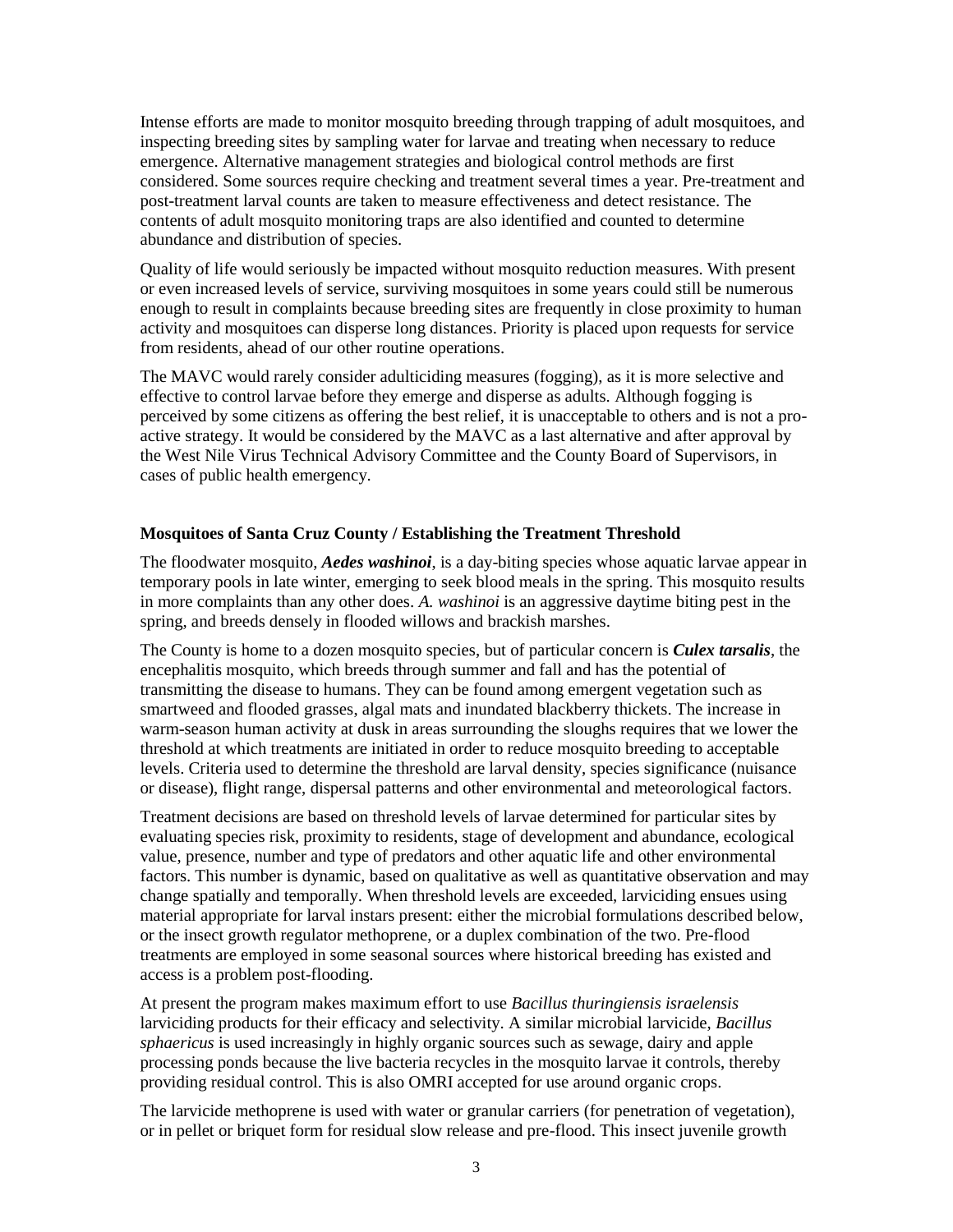hormone mimic prevents emergence of live adult mosquitoes and so requires post-treatment collection and emergence of pupae to determine efficacy. These products and the bacilli are applied to larger aquatic areas by contracted helicopter, by boat or on foot by backpack sprayer or motorized backpack blower.

Natular is a newer product that has been registered in California for controlling mosquito larvae. Its active ingredient Spinosad is the product of a naturally occurring soil bacterium *Saccharopolyspora spinosa*, which acts as a neurotoxin and binds to nicotinic acetylcholine receptor (nAChR) and GABA receptors. This is the first larvicide to be evaluated as a Reduced Risk Product by the EPA. It possesses a unique mode of action not shared by any other insecticide and is shown to be minimally disruptive to most nontarget species tested thus far at its proposed field use rates. This allows the technicians to reduce the risk of building pesticide resistance in mosquito populations by offering another mode of action to control larvae that can be alternated with other pesticides.

Mature marshes with diverse species seldom contain many mosquitoes, as predators, parasites and competing invertebrates keep them in check. Open water areas with good circulation seldom breed because of wave action and access by predators. Permanent aquatic sources usually contain natural mosquito predators and do not require treatment, unless vegetation is so dense that it prevents natural predation.

Mosquitoes are often the pioneer species, which accounts for their peak density in disturbed aquatic environments. Frequently, the aquatic habitats targeted for larviciding are temporary or semi-permanent. Temporary sites such as marshes and flooded agricultural areas or woodland depressions produce prolific numbers of floodwater mosquitoes. These sites are generally very low in species diversity and mosquito predators, due to the time needed for most species to locate and colonize them.

While floodwater mosquitoes start development during the first week post-inundation, it may take two to three weeks for the first macro invertebrate predators to become established. Microbials and the growth hormone work effectively in the first week or so against larval mosquito stages. If ponds are treated late in the mosquito cycle for pupal mosquitoes by using less selective surface films, non-target aquatic invertebrates may also be killed. Although these are capable of eventually recovering from localized population declines via recruitment and re-colonization from proximal areas, surface films are usually used only in stagnant conditions where mosquitoes are the dominant organisms.

Mosquito management and source reduction decisions are enhanced by knowledge of the distribution and life stage of protected species. The most important aim is to reduce mosquitoes below the nuisance threshold without harm to the environment, with emphasis on targeting vector species. The MAVC is signatory to CDPH compliance agreements (H&S Code section 116180) including the reporting of any adverse pesticide-related effects. We give high consideration to the direction and research provided by vector ecologists and IPM specialists within the UC system, and consultation with wetland managers and health authorities.

The MAVC is committed to improving the quality of life and economic productivity of area residents and the habitability of the surrounding community. A wide variety of aquatic habitats, ranging from residential receptacles to larger agricultural and marshland areas, may be treated with larvicides. Fauna inhabiting the latter sites may include amphibians, fish, other vertebrates and invertebrates, particularly insects and crustaceans. The use, description, and safety of our selected larviciding materials are detailed in the attached appendix and in our environmental review documents online at

http://www.agdept.com/AgriculturalCommissioner/MosquitoAbatementVectorControl.aspx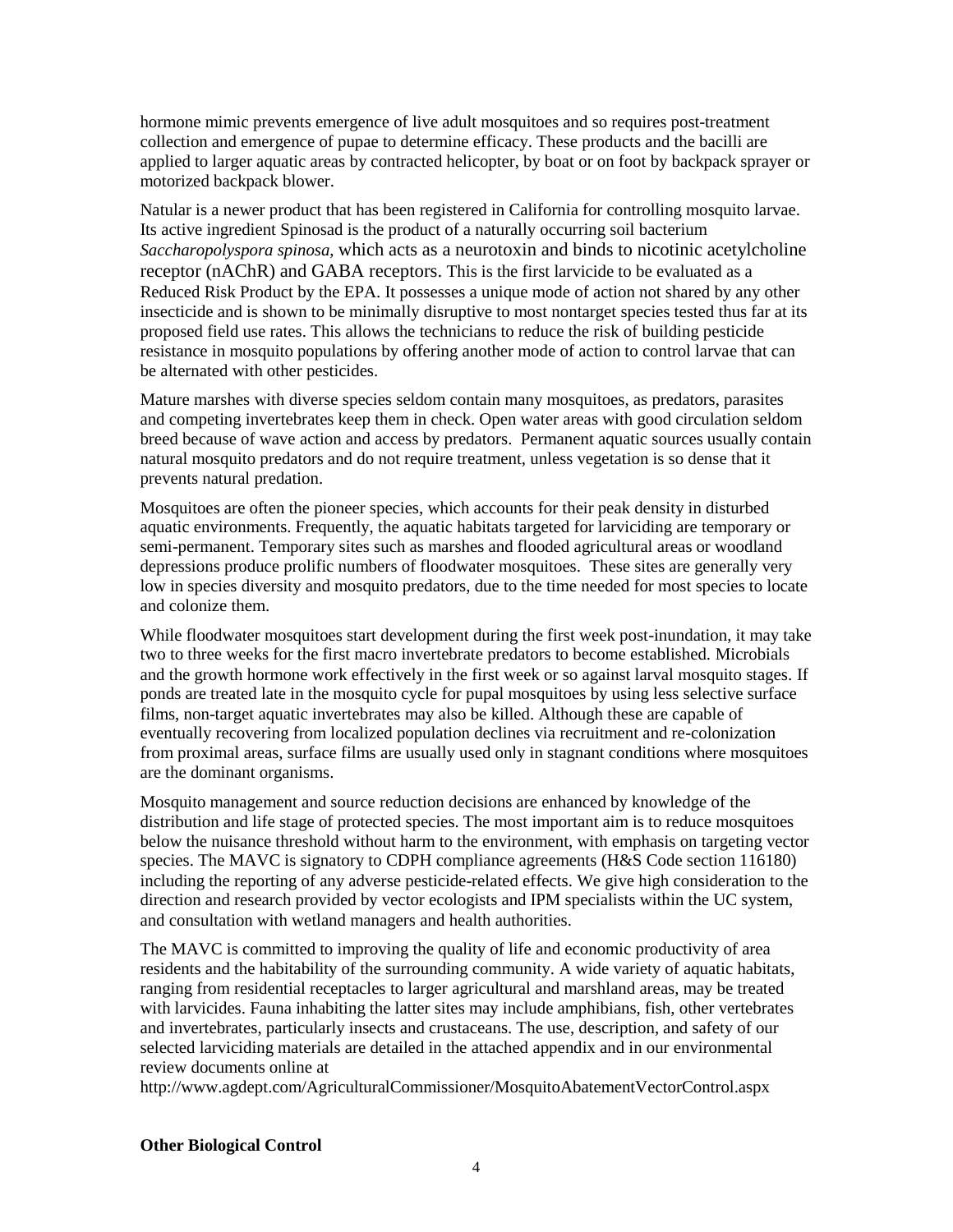Although established in California in many permanent natural sources, mosquitofish are nonnative and it is **not** the policy of the MAVC to stock these opportunistic feeders in natural sources. The MAVC warns against the re-release of *Gambusia affinis* before stocking these useful fish for the public in ornamental ponds, swimming pools and troughs.

Bats have proven their usefulness against arthropod pests when they can be lured to stay in properly built bat-houses. However, besides preferring larger (sometimes beneficial) flying prey to maximize protein intake vs. energy expenditures, bats feed at dusk. The primary mosquito problem following winter rains are day-feeding *Aedes spp*. The CDPH warns that a small percentage of bats are rabid, and that bats often prefer attics to a bat-house.

Violet-green swallows are likewise often recognized as a supplement to mosquito management when they can be established, but are likewise not preferential in feeding or nest sites, and their mud homes, mites and excrement can, unfortunately, be a nuisance around structures.

## **Environmental Protection**

Our area has myriad mosquito breeding sites near and within populated areas. Without ongoing and effective vector control, substantial mosquito activity would significantly and adversely effect the human environment. The MAVC's mosquito control program, including chemical materials, is essential to maintain the vectors in the environment at a tolerable level. The MAVC's program will never alleviate all mosquitoes. Rather, it is a resource maintenance program aimed at striking a balance to allow comfortable and healthful human existence within the natural environment, while protecting and maintaining the environment.

History has shown us that the control and abatement of vectors are necessary for our human environment to continue to be habitable. Malaria was largely responsible for the tragic and precipitous decline of native Californians in the  $19<sup>th</sup>$  century, and with yellow fever, encephalitis and dengue continued to sicken thousands of Americans into the  $20<sup>th</sup>$  century. Mosquito-borne diseases are currently a leading cause of human mortality worldwide. Modern recognition of the value of wetlands should not overshadow their potential for pestilence.

The Endangered Species Act has language that limits the regulations from placing undue burden upon essential local operations, including mosquito management, and places the burden of proof of harm on the regulators. Indirect effects causing harm must be close and actual, without remote causal links (effect on effect on effect). Ecologists recognize that the value to the food web of mosquitoes is not substantially missed when they are reduced in wetlands close to human activity, as that niche is adequately filled by other invertebrate scavengers.

In addition to the environmental protection measures and procedures inherent in the MAVC's IMM program as discussed above, there are other practices unique to the MAVC's chemical control program that protect the environment:

There are numerous federal and state laws and regulations that strictly control and regulate the storage, transport, handling, use and disposal of the pesticides in order to protect against surface and groundwater contamination and other impacts to the environment and public health. (E.g., Federal Insecticide, Fungicide and Rodenticide Act; Cal. Food & Agric. Code divisions 6 & 7; Cal. Code of Regs., title 3, division 6.) The MAVC applies aquatic larvicides under an NPDES permit required in waters of the U.S. and reports use to the Central Coast Regional Water Quality Control Board and has a Best Management Plan on file with that agency. The MAVC and its staff consistently comply with these laws and regulations.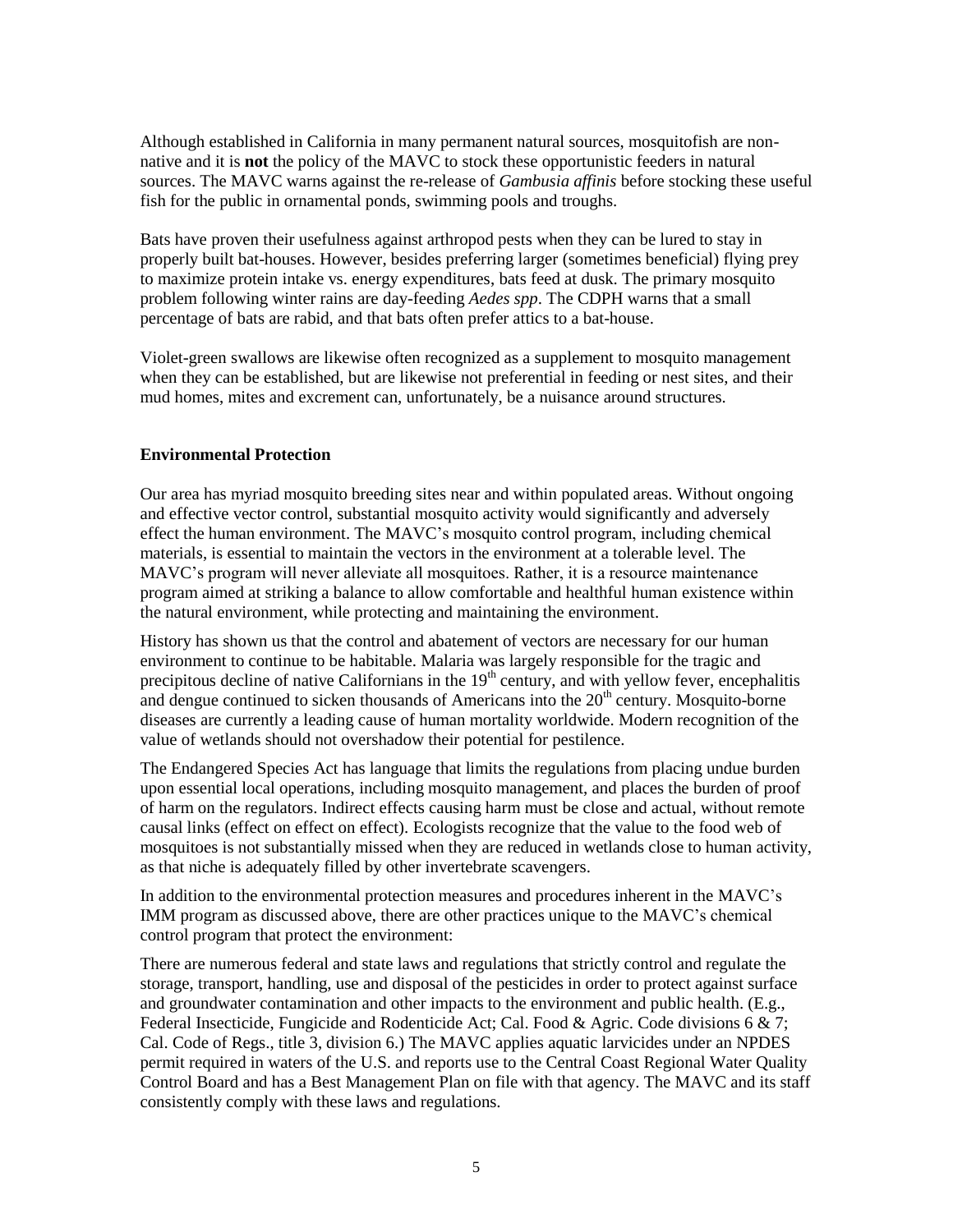The MAVC uses only pesticides registered by the U.S. Environmental Protection Agency and California Department of Pesticide Regulation. The MAVC then strictly complies with the pesticide label restrictions and requirements concerning the storage, transport, handling, use and disposal of the pesticides.

Consistent with the MAVC's integrated mosquito management principles, when using pesticides, the MAVC selects the least hazardous material that will meet its goals and the MAVC avoids using restricted materials-type pesticides.

The MAVC is an active member of the MVCAC, a statewide association representing the interests of vector control districts throughout the state. The Association, and its member districts, participates in the U.S. Environmental Protection Agency's Pesticide Environmental Stewardship Program, a program to encourage less pesticide use and greater environmental stewardship by vector control districts.

Pesticides are applied only by CDPH-certified and trained vector control technicians. The frequent training includes continuing education on appropriate practices to avoid environmental impacts and assure compliance with regulatory requirements.

The MAVC regularly calibrates its pesticide application equipment to ensure that it distributes the proper quantities of material. It stores the material safely and under scrutiny of the Agricultural Commissioner and Environmental Health departments. Pesticide use is well documented and overseen by the Agricultural Commissioner. Application sites are measured and digitized into geographic information systems maps and related to trap monitoring and field records in the database, which is shared on a UC server with MVCAC and CDPH.

#### **Wildlife Refuges**

 The MAVC maintains good communication and cooperation with environmental regulatory agencies. Consultation is provided to these agencies for their wetlands restoration projects to ensure compatibility with mosquito management goals.

 In our current Zones of Benefit, there are about 15 acres of wetland within the 300 acre Ellicott Slough Refuge/Reserve jointly managed by U.S. Fish and Wildlife Service (USFWS) and California Fish and Game (CDFG) that offers protection for the endangered Santa Cruz long-toed salamander and threatened red-legged frog and tiger salamander, and another 130 acres managed by CDFG as ecological reserve in the Watsonville Slough. The MAVC also reports pesticide applications to the State Park system on its coastal freshwater marshes at Sunset State Beach, Twin Lakes and Natural Bridges.

 In 2000 the MAVC met with USFWS representatives and it was determined to defer using the larvicide methoprene in the Santa Cruz Long-toed Salamander ponds on the Ellicott Slough State Ecological Reserve and at the Calabassas unit of the Ellicott Slough National Wildlife Refuge (ESNWR) pending a USFWS Section 7 (inter-agency consultation) for the Refuge, which will result in a permit or Comprehensive Conservation Plan that will determine mosquito management alternatives. The MAVC has since submitted Pesticide Use Proposals (PUP's) to the USFWS for larviciding materials to be used in the ESNWR. The PUP's outline application rates, target mosquito species, methods of application and the listed sensitive species and helps to ensure compatible use through the MAVC conforming to Best Management Practices (BMP) in the Refuge area. A draft Monitoring and Treatment Plan has recently been submitted.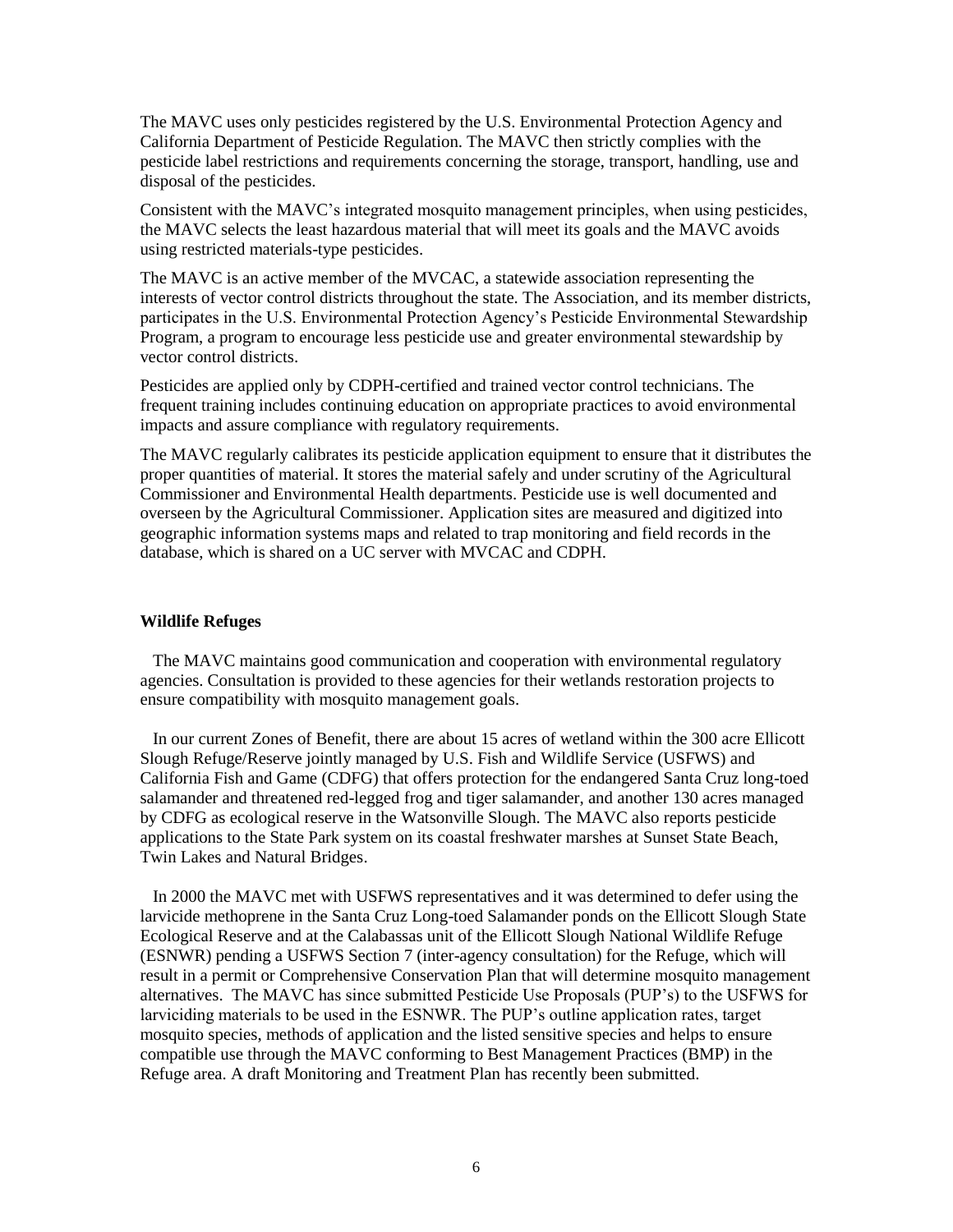A protocol agreed upon with the USFWS for treatment of mosquito larvae in ponds and ditches of the Ellicott area amphibian refuge reduces the possibility of non-target impacts. Applications are made under the following conditions:

- Applications are made from shorelines of ponds. The MAVC staff does not enter the water.
- The San Francisco Bay Area National Wildlife Refuge office is notified so that a USFWS biologist can be present when larvicides are applied.
- All staff sampling for mosquito larvae with a dipper are informed of the appropriate techniques for avoiding the capture of amphibian larvae or dislocating eggs and egg masses and for their release if they are inadvertently caught. Staff conducting monitoring activities does not enter the water.

Note: In addition, the MAVC informs USFWS of surveillance activities at Ellicott and faxes a treatment map following applications. Similarly, amphibian protection measures are taken on a voluntary basis on other properties where amphibian recovery efforts are being conducted. Currently, the USFWS is reviewing mosquito management in its refuge. Other areas within the South County are being considered for acquisition within the federal refuge and State reserve systems.

Previously Submitted to the USFWS:

- 1. Appendix: The use, description, and safety of methoprene and microbial materials
- 2. Treatment Criteria table used as basis for building treatment threshold determination.
- 3. "Long-term effects of the mosquito control agents Bti and methoprene on non-target macroinvertebrates in wetlands in Wright County, MN (1997-98)", Lake Superior Research Institute.
- 4. USGS News Release: X-ray Studies Shed Light on Frog Deformities.
- 5. "Methoprene concentrations in freshwater microcosms treated with sustained-release Altosid formulations", Ross, Judy, Jacobsen and Howell, 1994.
- 6. "Nontarget effects of mosquito larvicides used on national wildlife refuges", Lawler, Jensen and Dritz, 1997.
- 7. "Laboratory and field evaluation of the efficacy of four insecticides for *Aedes vigilax* and toxicity to the non-target shrimp *Leander tenuicornis*." Brown, Thomas, Mason, Greenwood and Kay, 1999.
- 8. "Insect developmental inhibitors. 3. Effects on nontarget aquatic organisms." Miura and Takahashi, 1973.
- 9. "Field evaluation of the effects of slow-release wettable powder formulation of Altosid on nontarget organisms." Creekmur, Russell and Hazelrigg.
- 10. "Potential effects of Altosid briquet treatments on *Eubranchipus bundyi."* Batzer and Sjogren.
- 11. "Environmental degradation of the insect growth regulator methoprene. II. Metabolism by aquatic microorganisms." Schooley, Bergot, Dunham and Siddall.
- 12. "Effects of methoprene on nontarget organisms when applied as a mosquito larvicide." Hester, Rathburn and Boike.
- 13. Report for the Ministry of Health (New Zealand): Environmental and health impacts of *Bacillus thuringiensis israelensis*. Glare and O'Callaghan, 1998.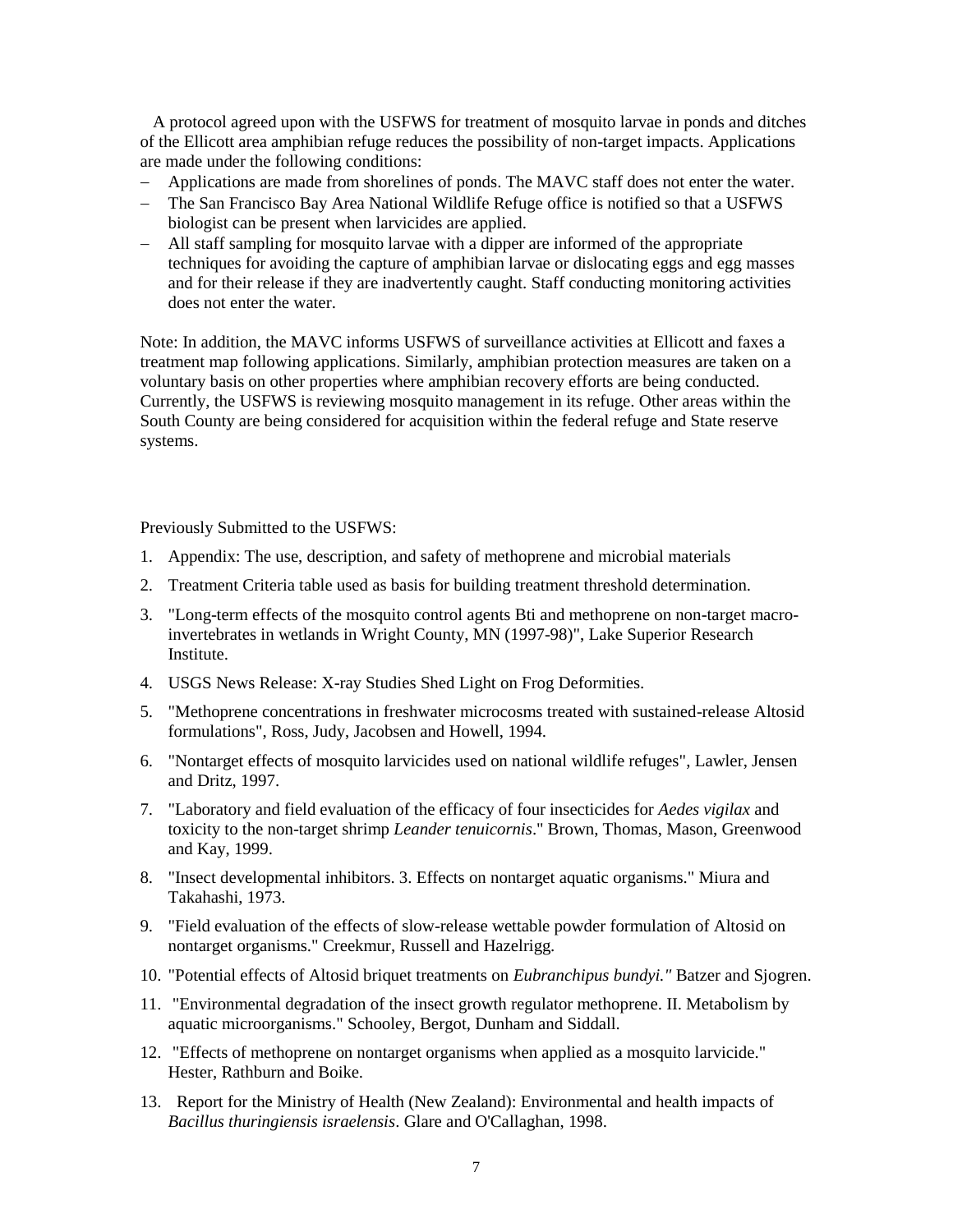14. Report for the Ministry of Health (New Zealand): Environmental and health impacts of the insect juvenile hormone analogue, s-methoprene. Glare and O'Callaghan, 1999.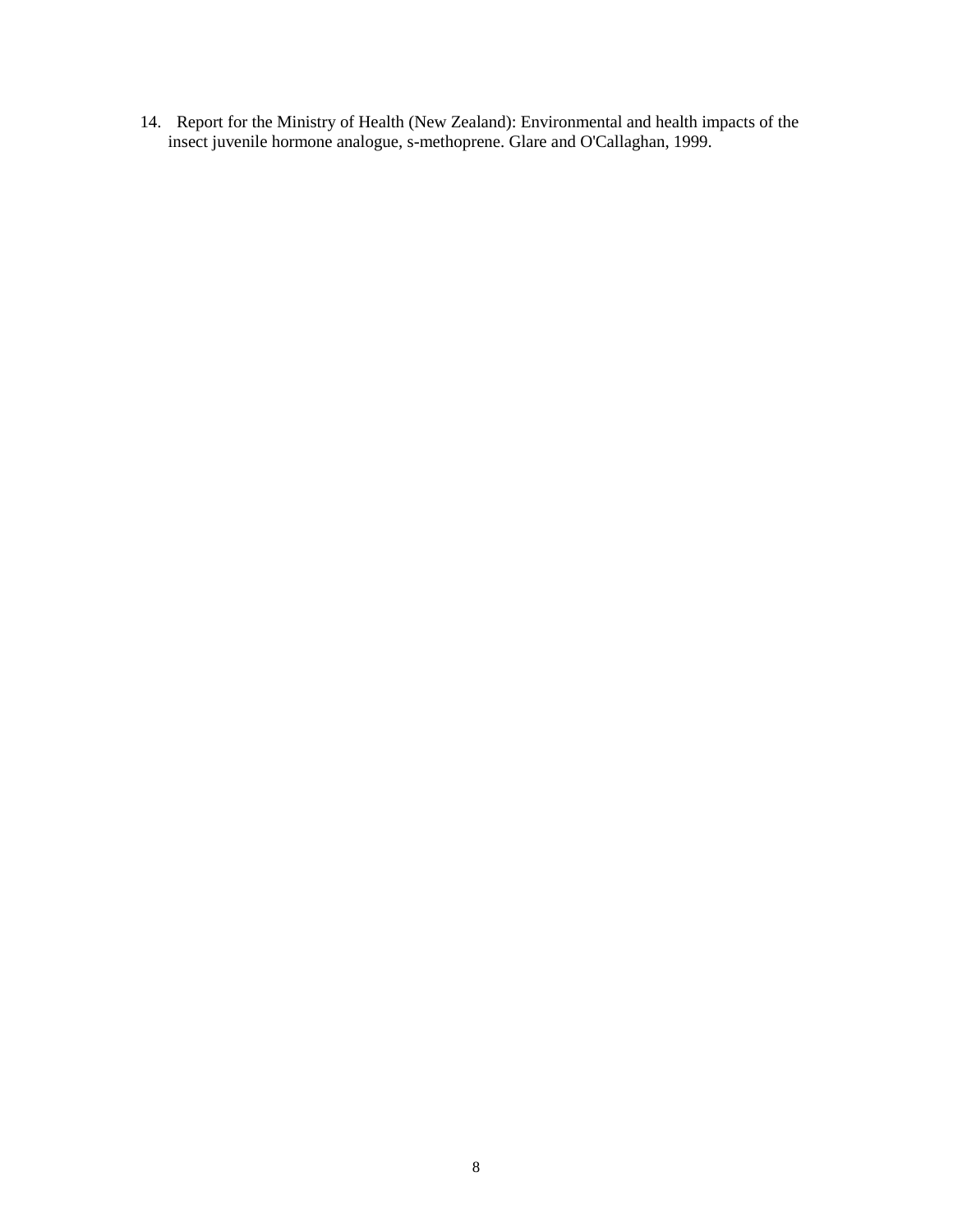#### APPENDIX

#### **More about Methoprene**

INTRODUCTION. s-Methoprene does not produce non-discriminatory, rapid toxic effects that are associated with nervous system toxins. s-Methoprene is a true analogue and synthetic mimic of a naturally occurring insect hormone called Juvenile Hormone (JH). JH is found during aquatic life stages of the mosquito and in other insects, but is most prevalent during the early instars. As mosquito larva mature, the level of JH steadily declines until the  $4<sup>th</sup>$  instar molt, when levels are very low. This is considered to be a sensitive period when all the physical features of the adult begin to develop.

s-Methoprene in the aquatic habitat can be absorbed on contact and the insect's hormone system becomes unbalanced. When this happens during the sensitive period, the unbalance interferes with  $4<sup>th</sup>$  instar larval development.

One effect is to prevent adults from emerging. Since pupae do not eat, they eventually deplete body stores of essential nutrients and then starve to death. For these and perhaps other reasons, s-Methoprene is considered an insect growth regulator (IGR). An advantage that methoprene has over other larvicides is that the mosquito immatures remain alive as prey for aquatic predators.

There have been widely distributed reports regarding the effect methoprene may have on certain amphibians. Reports of frog abnormalities have been widely circulated, but these reports have not stood up to scientific scrutiny.

FORMULATIONS AND DOSAGES. Currently, seven s-methoprene formulations are sold under the trade name of Altosid. These include Altosid Liquid Larvicide (A.L.L.) and Altosid Liquid Larvicide Concentrate, Altosid Briquets, Altosid XR Briquets, Altosid SBG (single-brood granules), Altosid XR-G and Altosid Pellets. Altosid labels contain the signal word "CAUTION" and all products are Category 4.

ALTOSID LIQUID LARVICIDE (A.L.L.) & A.L.L. CONCENTRATE. These two flowable formulations have identical components except for the difference in the concentration of active ingredients. A.L.L. contains 5% (wt./wt.) s-Methoprene while A.L.L. Concentrate contains 20% (wt./wt.) s-Methoprene. The balance consists of inert ingredients that encapsulate the s-Methoprene, causing its slow release and retarding its ultraviolet light degradation.

DOSAGES. Use rates are 3 to 4 ounces of A.L.L. 5% and ¾ to 1 ounce of A.L.L. Concentrate (both equivalent to 0.01008 to 0.01344 lb. AI) per acre, mixed in water as a carrier and dispensed by spraying with conventional ground and aerial equipment. Because the specific gravity of Altosid Liquid is about that of water, it tends to stay near the target surface. No rate adjustment is necessary for varying water depths when treating species that breathe air at the surface.

TARGET SPECIES. Liquid formulations are designed to control fresh and saline floodwater mosquitoes with synchronous development patterns. Cold, cloudy weather and cool water slow the release and degradation of the active ingredient as well as the development of the mosquito larvae. Accordingly, formulation activity automatically tracks developing broods.

ALTOSID BRIQUETS. The Altosid Briquet was the first solid methoprene product marketed for mosquito control beginning in 1978. It is made of plaster (calcium sulfate), 3.85 % (wt./wt.) r-methoprene, 3.85% s-methoprene (.000458 lb. AI/briquet) and charcoal (to retard ultra violet light degradation). Altosid Briquets release methoprene for about 30 days under normal weather conditions.

DOSAGES. Application should be made at the beginning of the mosquito season, and under normal weather conditions, repeat treatments should be carried out at 30-day intervals. The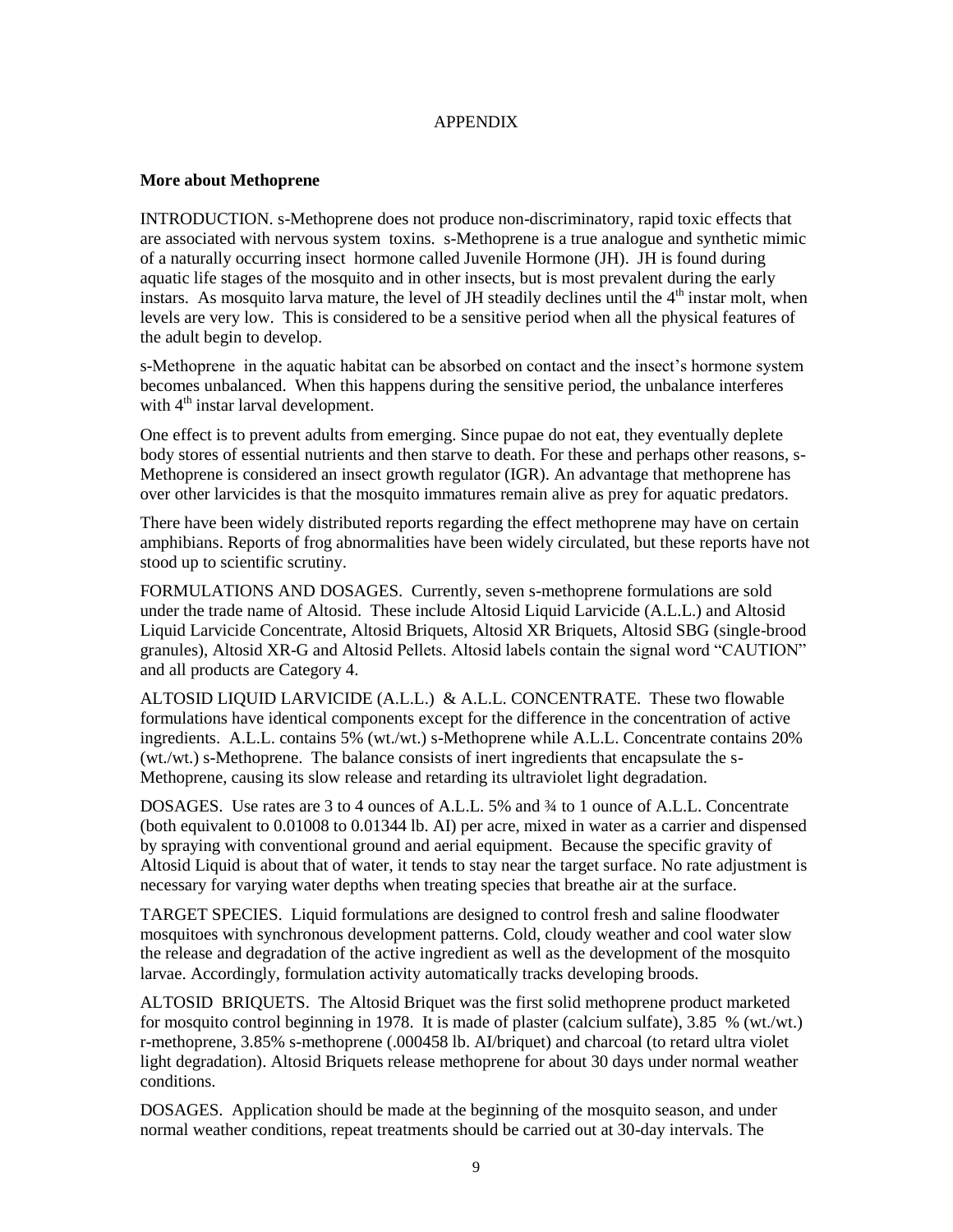recommended application rate is 1 Briquet per 100 sq. ft. in non-flowing or low-flowing water up to 2 feet deep.

TARGET SPECIES. Flood water *Aedes* and permanent water *Anopheles*, *Culex*, and *Culiseta* larvae are usual targets. Typical treatment sites include storm drains, catch basins, roadside ditches, ornamental ponds and fountains, cesspools and septic tanks, waste treatment and settlement ponds, flooded crypts, transformer vaults, abandoned swimming pools, construction and other man-made depressions.

ALTOSID XR BRIQUETS. It is made of hard dental plaster (calcium sulfate), 1.8% (wt./wt.) smethoprene (.00145 lb. AI/briquet) and charcoal (to retard ultra violet light degradation). Despite containing only 3 times the AI as the "30-day briquet", the comparatively harder plaster and larger size of the XR Briquet change the erosion rate allowing sustained s-methoprene release up to 150 days in normal weather.

DOSAGES. XR Briquets should be applied 1 to 2 per 200 sq. ft. in no-flow or low-flow water conditions, depending on the species.

TARGET SPECIES. Targets are the same as for the smaller briquets. Appropriate treatment sites for XR Briquets include storm drains, catch basins, roadside ditches, ornamental ponds and fountains, cesspools and septic tanks, waste treatment settlement ponds, flooded crypts, transformer vaults, abandoned swimming pools, construction and other man-made depressions, cattail swamps and marshes, water hyacinth beds, pastures, meadows, rice fields, freshwater swamps and marshes, woodland pools, flood plains and dredge spoil sites.

ALTOSID PELLETS. Altosid Pellets were approved for use in April 1990. They contain 4% (wt./wt.) s-methoprene (0.04 lb. AI/lb.), dental plaster (calcium sulfate), and charcoal. Like the Briquets discussed above, Pellets are designed to slowly release s-methoprene as they erode. Under normal weather conditions, control can be achieved for up to 30 days.

DOSAGES. Label application rates range from 2.5 lbs. to 10.0 lbs. per acre (0.1 to 0.4 lb. AI/acre), depending on the target species and/or habitat.

TARGET SPECIES. The species are the same as listed for the briquet formulations. Listed target sites include pastures, meadows, rice fields, freshwater swamps and marshes, salt and tidal marshes, woodland pools, flood plains, tires and other artificial water holding containers, dredge spoil sites, waste treatment ponds, ditches, and other man-made depressions, ornamental pond and fountains, flooded crypts, transformer vaults, abandoned swimming pools, construction and other man-made depressions, tree holes, storm drains, catch basins, and waste water treatment settling ponds.

ALTOSID SBG is the newest formulation, at 1.5% (wt./wt.) s-methoprene it has a five to seven day residual for use with mosquitoes having synchronous development patterns (single-brood). It has a small particle size but high density and a broad target site list.

DOSAGES. Label application rates range from 5 lbs. to 20.0 lbs. per acre, depending on the target species and/or habitat.

ALTOSID XR-G was approved for use in 1997. This product contains 1.5% (wt./wt.) smethoprene. Granules are designed to slowly release s-methoprene as they erode. Under normal weather conditions, control can be achieved for up to 21 days.

DOSAGES. Label application rates range from 5 lbs. to 20.0 lbs. per acre, depending on the target species and/or habitat.

TARGET SPECIES AND APPLICATION SITES. The species are the same as listed for the briquet formulations. Listed target sites include snow pools, meadows, rice fields, freshwater swamps and marshes, salt and tidal marshes, woodland pools, tires and other artificial water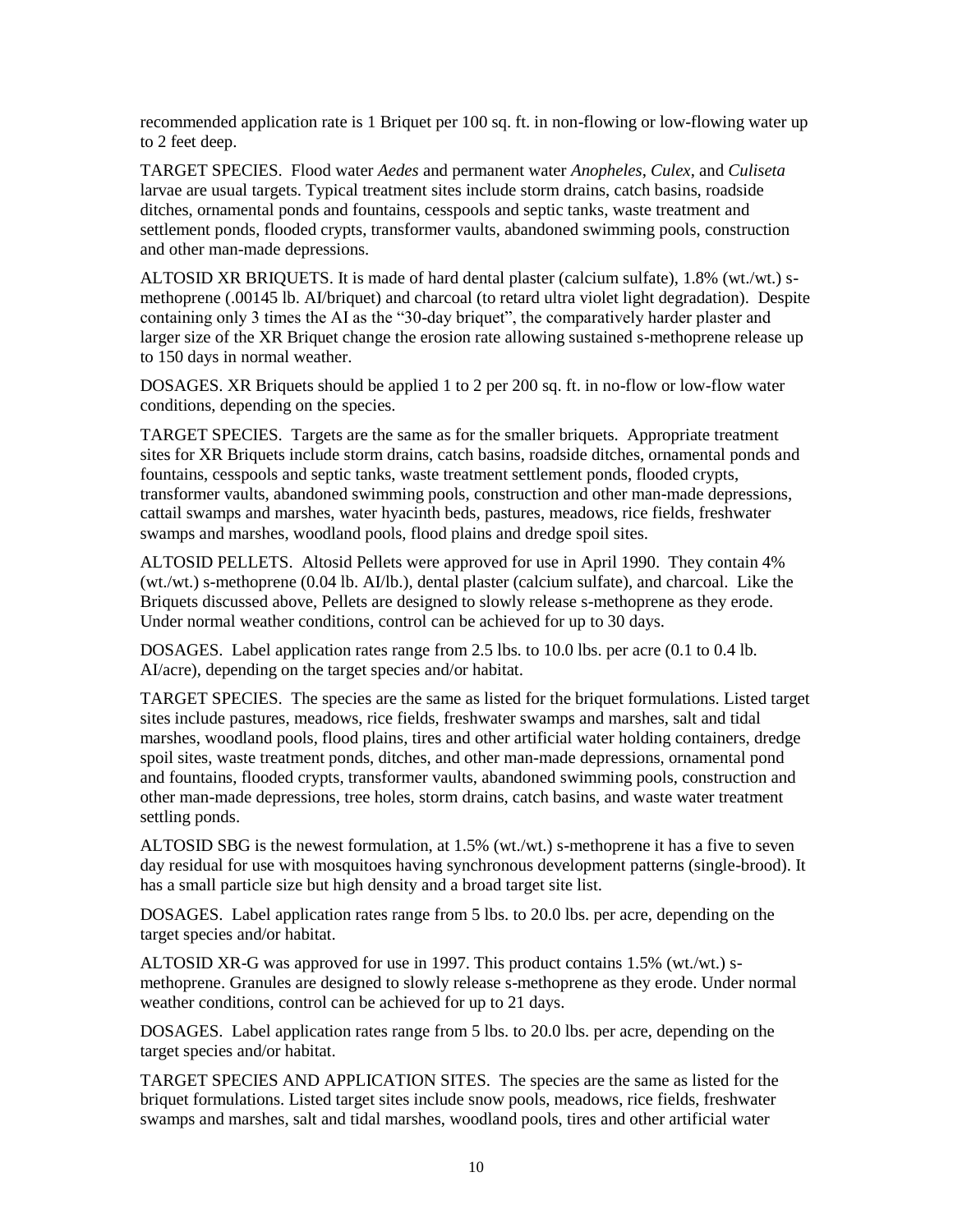holding containers, dredge spoil sites, waste treatment ponds, ditches, and other natural and manmade depressions.

## **More About Bacillus Products**

Mosquito control makes use of two stomach toxins whose active ingredients are manufactured by bacteria. These control agents are often designated as Bacterial Larvicides. Their mode of action requires that they be ingested to be effective, which can make them more difficult to use than the contact toxins and surface-active agents. Bacteria are single-celled parasitic or saprophytic microorganisms that exhibit both plant and animal properties, and range from harmless and beneficial to intensely virulent and lethal.

A beneficial form, *Bacillus thuringiensis* (Bt), is the most widely used (especially in agriculture) microbial pesticide in the world. It was originally isolated from natural Lepidopteran (butterflies and moths) die-offs in Germany and Japan. Various Bt products have been available since the 1950's, and in 1976, Dr. Joel Margalit and Mr. Leonard Goldberg isolated from a stagnant riverbed pool in Israel, a subspecies of *B. thuringiensis* that had excellent mosquito larvicide activities. It was named B.t. variety israelensis (B.t.i.) and later designated *Bacillus thuringiensis* Serotype H-14. Either of these two designations may be found on the labels of many bacterial mosquito larvicide formulations used today. Another species of bacteria, *B. sphaericus*, also exhibits mosquito larvicide properties.

INTRODUCTION. Like a tiny chemical factory capable of only one production run, each **B.t.i.** organism may produce, if the environmental conditions around it are favorable, five different microscopic protein pro-toxins packaged inside one larger protein container or crystal. The crystal is commonly referred to as delta (d-) endotoxin. If the d-endotoxin is ingested, these five proteins are released in the alkaline environment of an insect larvae's gut. The five proteins are converted into five different toxins if specific enzymes also are present in the gut. Once converted, these toxins work alone or in combination to destroy the gut wall. This leads to paralysis and death of the larvae.

B.t.i. is grown commercially in large fermentation vats using sophisticated techniques to control environmental variables such as temperature, moisture, oxygen, pH and nutrients. The process is similar to the production of beer, except that B.t.i. bacteria are grown on high protein substrates such as fishmeal or soy flour and the spore and delta endotoxin are the end products. At the end of the fermentation process, B.t.i. bacteria exhaust the nutrients in the fermentation machine, producing spores before they lyse and break apart. Coincidental with sporulation, the delta endotoxin is produced. The spores and delta endotoxins are then concentrated via centrifugation and microfiltration of the slurry. It can then be dried for processing and packaging as a solid formulation(s) or further processed as a liquid formulation(s). Since some fermentation medium (e.g. fish meal) is always present in liquid formulations, they generally smell somewhat like the medium.

FORMULATIONS AND DOSAGES. There are five basic B.t.i. formulations available for use: liquids, powders, granules, pellets, and briquets. Liquids, produced directly from a concentrated fermentation slurry, tend to have uniformly small (2-10 micron) particle sizes, which are suitable for ingestion by mosquito larvae. Powders, in contrast to liquids, may not always have a uniformly small particle size. Clumping, resulting in larger sizes and heavier weights, can cause particles to settle out of the feeding zone of some target mosquito larvae, preventing their ingestion as a food item. Powders must be tank mixed before application to an inert carrier or to the larval habitat, and it may be necessary to mix them thoroughly to achieve a uniformly small consistency. B.t.i. granules, pellets, and briquets are formulated from B.t.i. primary powders and an inert carrier. B.t.i. labels contain the signal word "CAUTION"and B.t.i. is Category 4.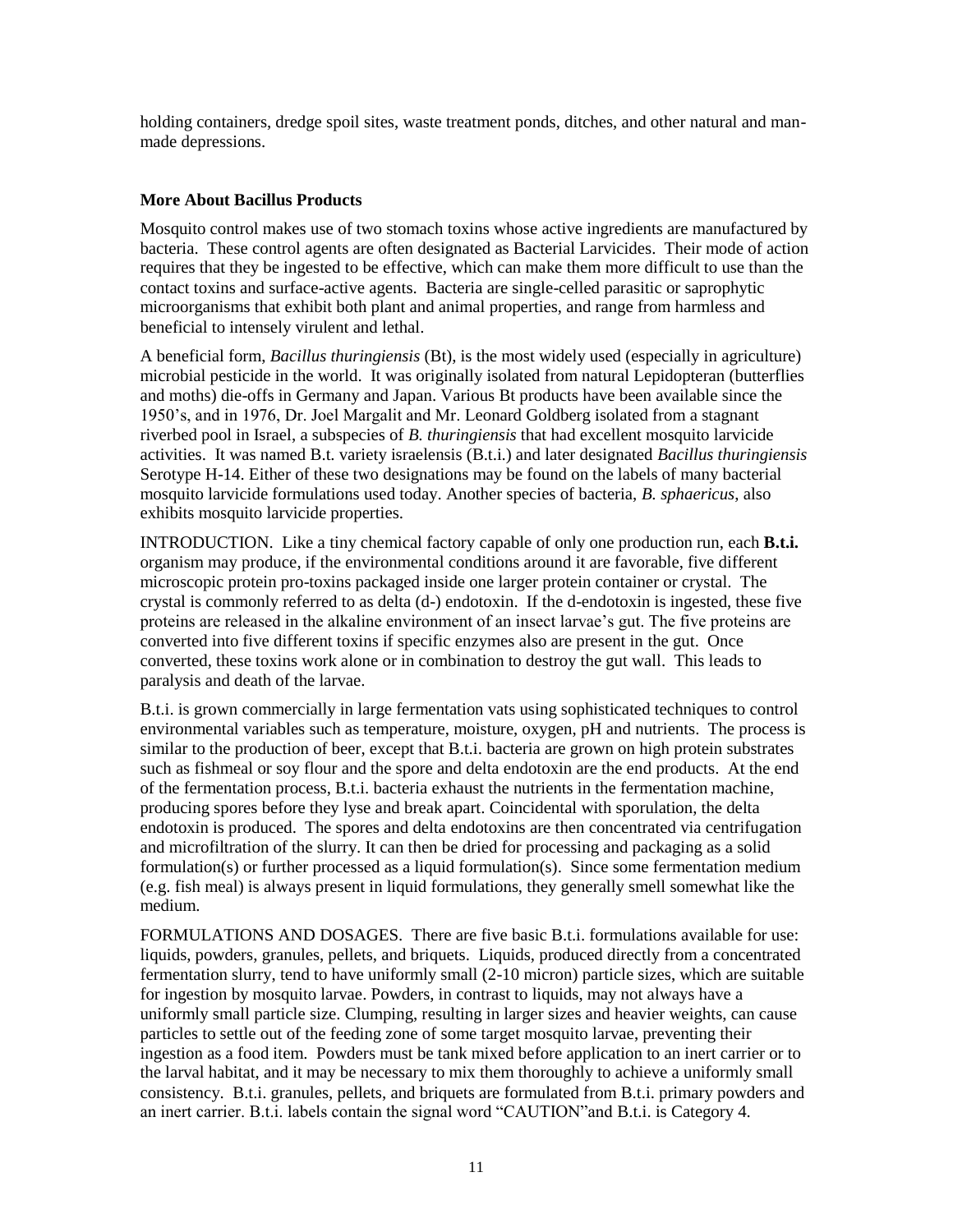Since fourth instar mosquito larvae quit feeding prior to becoming pupae, it is necessary to apply B.t.i. prior to this point in their development. Although the details are poorly understood, evidence suggests that larvae also undergo a period of reduced feeding or inactivity prior to molting from  $1^{ST}$  to  $2^{ND}$ ,  $2^{ND}$  to  $3^{RD}$ , and  $3^{RD}$  to  $4^{TH}$  instars. If we apply B.t.i at these points in their development, the toxic crystals may settle out before the larvae resume feeding, and with synchronous broods of mosquitoes, complete control failures may result. With asynchronous broods, efficacy may be reduced. Kills are usually observed within 24 hours of toxin ingestion.

The amount of toxins contained within B.t.i. products are reported indirectly as the result of at least two different bioassays and are difficult to equate to one another. Prepared volumes of toxins are applied to living mosquito larvae and the resulting mortality produces through formulae numerical measures known as International Toxic Units (ITU's) and *Aedes* aegypti International Toxic Units (AA-ITU's). These measures are only roughly related to observed efficacy in the field, and are therefore inappropriate to consolidate and report on like other toxicants.

BTI LIQUIDS. Currently, three commercial brands of B.t.i. liquids are available: Aquabac XT, Teknar HP-D, and Vectobac 12AS.

DOSAGES AND FORMULATIONS. Labels for all three products recommend using 4 to 16 liquid oz/acre in unpolluted, low organic water with low populations of early instar larvae (collectively referred to below as clean water situations). The Aquabac XT and Vectobac 12 AS (but not Teknar HP-D) labels also recommend increasing the range from 16 to 32 liquid oz/acre when late  $3<sup>rd</sup>$  or early  $4<sup>th</sup>$  instar larvae predominate, larval populations are high, water is heavily polluted, and/or algae are abundant. The recommendation to increase dosages in these instances (collectively referred to below as organic water situations) also is seen in various combinations on the labels for all other B.t.i. formulations discussed below.

B.t.i. liquid may also be "Duplexed" with the Altosid Liquid Larvicide discussed above. Because B.t.i. is a stomach toxin and lethal dosages are somewhat proportional to a mosquito larvae's body size, earlier instars need to eat fewer toxic crystals to be adversely affected. Combining B.t.i. with methoprene (which is most effective when larvae are the oldest and largest) allows a public health agency to use less of each product than they normally would if they would use one or the other. Financially, most savings are realized for treatments of mosquitoes with long larval

BTI CORNCOB GRANULES. Granular formulations use a carrier that is dense enough to penetrate heavy vegetation. There are currently two popular corncob granule sizes used in commercial formulations. Aquabac 200G, Bactimos G, and Vectobac G are made with 5/8 grit crushed cob, while Aquabac 200 CG (Custom Granules) and Vectobac CG are made with 10/14 grit cob. Aquabac 200 CG is available by special request. The 5/8 grit is much larger and contains fewer granules per pound. The current labels of all B.t.i. granules recommend using 2.5 to 10 lb./acre in clean water and 10 to 20 lb./acre in highly organic water situations.

BTI PELLETS. Bactimos Pellets are the only extruded B.t.i. product on the market today. They are manufactured using a larval food as the B.t.i. carrier, and the manufacturer claims that this helps attract feeding larvae. The Pellets contain twice the amount of toxic units as Bactimos (corncob) Granules, and the label correspondingly recommends using only half as much by weight in both clean water and organic water situations.

BTI BRIQUETS (donuts). B.t.i. donuts are a sole source product manufactured by Summit Chemical Company under a Bactimos B.t.i. subregistration. They are a mixture of B.t.i., additives, and cork. They are designed to float and slowly release B.t.i. particles for up to 30 days. They apparently are attractive to raccoons and possibly other wildlife because of their odor, and may sometimes be disturbed or carried off. Donuts may be staked in place to prevent wind from moving them from a site's littoral zone into open water. The use rate is one donut per 100 square feet in clean water and up to four donuts per 100 square feet in dirty water. Many districts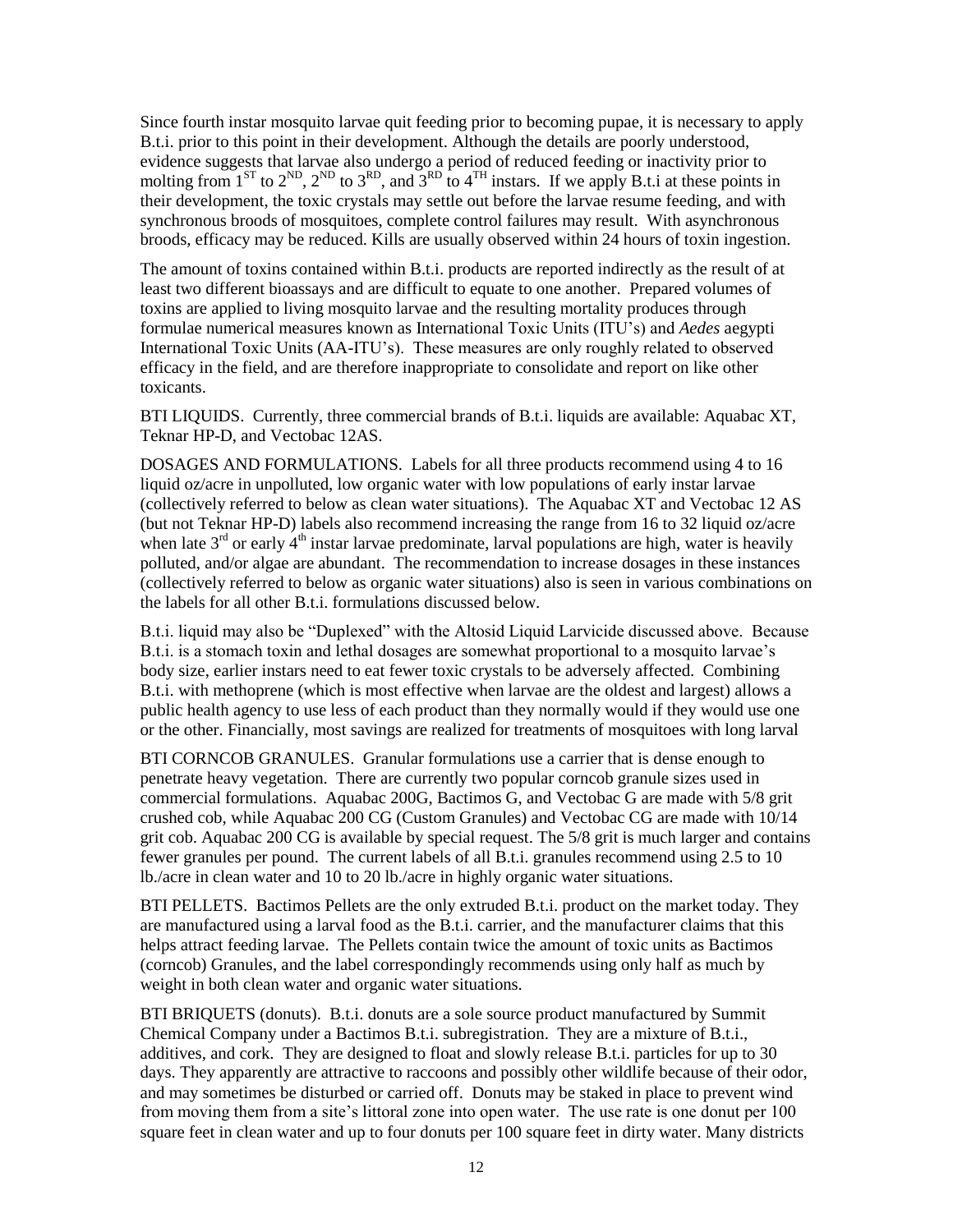have not found these to be practical in most larval sites due to their expense and the possibility of them being moved by wind or animals. Homeowners, however, may find practical uses for these in ornamental ponds or other very small habitats.

TARGET SPECIES. B.t.i. adversely affects larval stages of insect species in the Order Diptera, Suborder Nematocera, Families Culicidae (Mosquitoes) and Simuliidae (Black Flies). B.t.i. has been shown to be effective for numerous mosquito species, including members of the mosquito genera *Aedes*, *Anopheles*, *Culex*, and *Culiseta*, commonly targeted in California.

Products containing B.t.i. are ideally suited for use in integrated pest management programs because the active ingredient does not interrupt activities of most beneficial insects and predators. Since B.t.i. has a highly specific mode of action, it is an insecticide of minimal environmental concern. B.t.i. controls all larval instars provided they have not quit feeding, and can be used in almost any aquatic habitat with no restrictions. It may be applied to irrigation water and any other water sites except treated finished drinking water. B.t.i. is fast acting and its efficacy can be evaluated almost immediately. It usually kills larvae within 1 hour after ingestion, and since each instar must eat in order for the larvae to grow that means B.t.i. usually kills mosquito larvae within 24 hours of application. It leaves no residues, and it is quickly biodegraded. Resistance is unlikely to develop simultaneously to the five different toxins derived from the B.t.i. deltaendotoxin since they have five different modes of action. This suggests that this mosquito larvicide will continue to be effective for many years.

B.t.i. labels carry the CAUTION signal word, suggesting the material may be harmful if inhaled or absorbed through the skin. However, the 4-hr Inhalation LC 50 in rats is calculated to be greater than 2.1 mg/liter (actual) of air, the maximum attainable concentration. The acute Dermal LD 50 in rabbits is greater than 2,000 mg/kg body weight and is considered to be non-irritating to the eye or skin. Toxicology profiles also suggest that the inert ingredients (not the B.t.i.) in liquid formulations, may cause minor eye irritations in humans. The acute Oral LD 50 in rats is greater than 5,000 mg/kg body weight (similar to an individual drinking over 5 quarts) suggesting the material is practically non-toxic in single doses. Common table salt has an LD 50 of 4,000 mg/kg of body weight.

B.t.i. applied at label rates has virtually no adverse effects on applicators, livestock, or wildlife including beneficial insects, annelid worms, flatworms, crustaceans, mollusks, fish, amphibians, reptiles, birds or mammals. However, non-target activity on larvae of insect species normally associated with mosquito larvae in aquatic habitats has been observed. There have reported impacts in larvae in the Order Diptera, Suborder Nematocera, Families Chironomidae (midges), Ceratopogonidae (biting midges) and Dixidae (dixid midges). These non-target insect species, taxonomically closely related to mosquitoes and black flies, apparently contain the necessary gut pH and enzymes to activate delta-endotoxins. However, the concentration of B.t.i. required to cause these effects is 10 to 1,000 times higher than normal use rates.

Further, studies report these impacts are short-lived, with the population of these species rebounding quickly. **See study "Long-term effects of the mosquito control agents Bti and methoprene on non-target macroinvertebrates in wetlands in Wright County, Minnesota (1997-1998)".**

Concerning the operational use of B.t.i., timing of application is extremely important. Optimal benefits are obtained when treating  $2<sup>nd</sup>$  or  $3<sup>rd</sup>$  instar larvae. Treatments at other development stages may provide less than desired results. Therefore a disadvantage of using B.t.i. is the limited treatment window available.

INTRODUCTION. *Bacillus sphaericus* is a commonly occurring spore-forming bacterium found throughout the world in soil and aquatic environments. Some strains produce a protein endotoxin at the time of sporulation. It is grown in fermentation vats and formulated for end use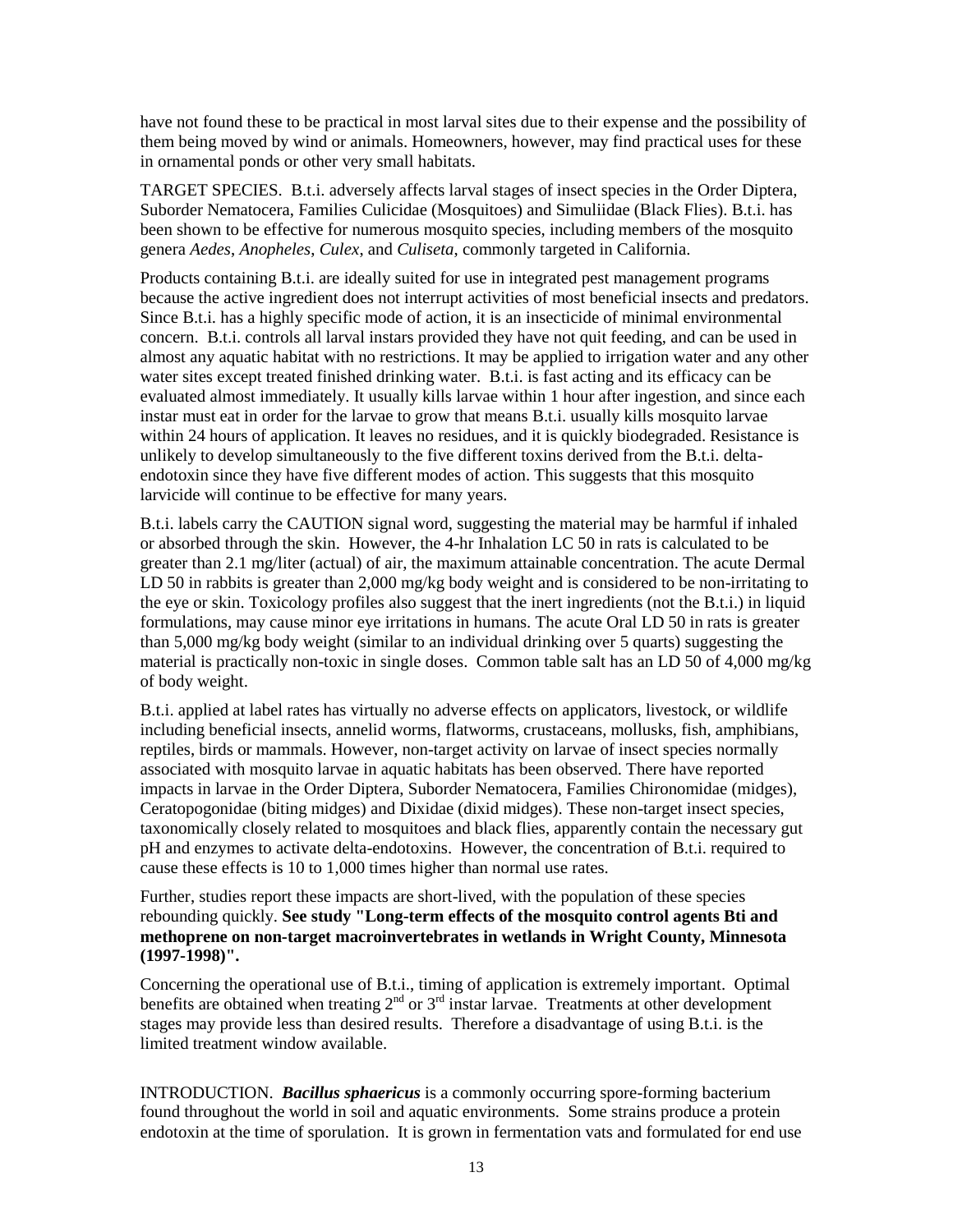with processes similar to that of B.t.i. A standard bioassay similar to that used for B.t.i. has been developed to determine preparation potencies. The bioassay utilizes *Culex quinquefasciatus* 3<sup>rd</sup>-4<sup>th</sup> instar larvae. The endotoxin destroys the insect's gut in a way similar to B.t.i. and has been shown to have activity against larvae of many mosquito genera such as *Culex, Culiseta*, and *Anopheles*. The toxin is only active against the feeding larval stages and must be partially digested before it becomes activated. At present, the molecular action of *B. sphaericus* is unknown. Isolation and identification of the primary toxin responsible for larval activity has demonstrated that it is a protein with a molecular weight of 43 to 55 kD.

VECTOLEX CG. VectoLex-CG is the trade name for Abbott Laboratories' granular formulation of *B. sphaericus* (strain 2362). The product has a potency of 50 BSITU/mg (*Bacillus sphaericus* International Units/mg) and is formulated on a 10/14 mesh ground corn cob carrier. The VectoLex-CG label carries the "CAUTION" hazard classification.

DOSAGES. VectoLex-CG is intended for use in mosquito breeding sites that are polluted or highly organic in nature, such as dairy waste lagoons, sewage lagoons, septic ditches, tires, and storm sewer catch basins. VectoLex-CG is designed to be applied by ground (by hand or truckmounted blower) or aerially at rates of 5-10 lb./acre. Best results are obtained when applications are made to larvae in the  $1<sup>st</sup>$  to  $3<sup>rd</sup>$  instars. Use of the highest rate is recommended for dense larval populations. Larval mortality may be observed as soon as a few hours after ingestion but typically takes as long as 2-3 days, depending upon dosage and ambient temperature. VectoLex-G should be stored in a cool, dry place, in an intact product package. Once the VectoLex-G package is opened, moisture can be absorbed by the product leading to loss of activity over time. Refrigeration is not necessary.

TARGET SPECIES. *B. sphaericus* adversely affects larval stages of insect species in the Order Diptera, Suborder Nematocera, Family Culicidae (mosquitoes). *Culex* species are the most sensitive to *Bacillus sphaericus*, followed by *Anopheles* and some *Aedes* species. In California, *Culex* spp. and *Anopheles* spp. may be effectively controlled. Several species of *Aedes* have shown little or no susceptibility, and salt marsh *Aedes* species are not susceptible*. Bacillus sphaericus,* in contrast to B.t.i., is virtually non-toxic to Black Flies (Simulidae).

*B. sphaericus* has demonstrated the unique property of being able to control mosquito larvae in highly organic aquatic environments, including sewage waste lagoons, animal waste ponds, and septic ditches. After a single application at labeled rates, field evaluations have shown VectoLex-CG to persist for 2-4 weeks. Field evaluations with VectoLex-CG have shown that *Bacillus sphaericus* may undergo limited recycling in mosquitoes in certain organically rich environments.

VectoLex-CG has been extensively tested and has had no adverse effects on mammals or nontarget organisms. *B. sphaericus* technical material was not infective or pathogenic when administered as a single oral, intravenous or intratracheal installation in rats. No mortalities or treatment-related evidence of toxicological effects were observed. The acute oral and dermal LD 50 values are greater than 5000 mg/kg and greater than 2000 mg/kg, respectively. The technical material is moderately irritating to the skin and eye. Oral exposure of *B. sphaericus* is practically nontoxic to mallard ducks. No mortalities or signs of toxicity occurred following a 9000 mg/kg oral treatment. Birds fed diets containing 20% w/w of the technical material experienced no apparent pathogenic or toxic effects during a 30-day treatment period. Mallards given an intraperitoneal injection of *B. sphaericus* demonstrated toxicologic effects including hypoactivity, tremors, ataxia and emaciation. The LD 50 value was greater than 1.5 mg/kg.

Acute fresh water fish toxicity tests were done on bluegill sunfish, rainbow trout and daphnids. The 96-hour LC 50 and NOEC value for bluegill sunfish and rainbow trout was greater than 15.5 mg/liter; the 48-hour EC 50 and NOEC value for daphnids was greater than 15.5 mg/liter. Acute aquatic saltwater fish toxicity tests were done on sheep head minnows, shrimp and oysters. The 96 hour LC 50 value for both sheep head minnows and shrimp was 71 mg/liter, while the NOEC (no observable effect concentration) value was 22 mg/liter for sheep head minnows and 50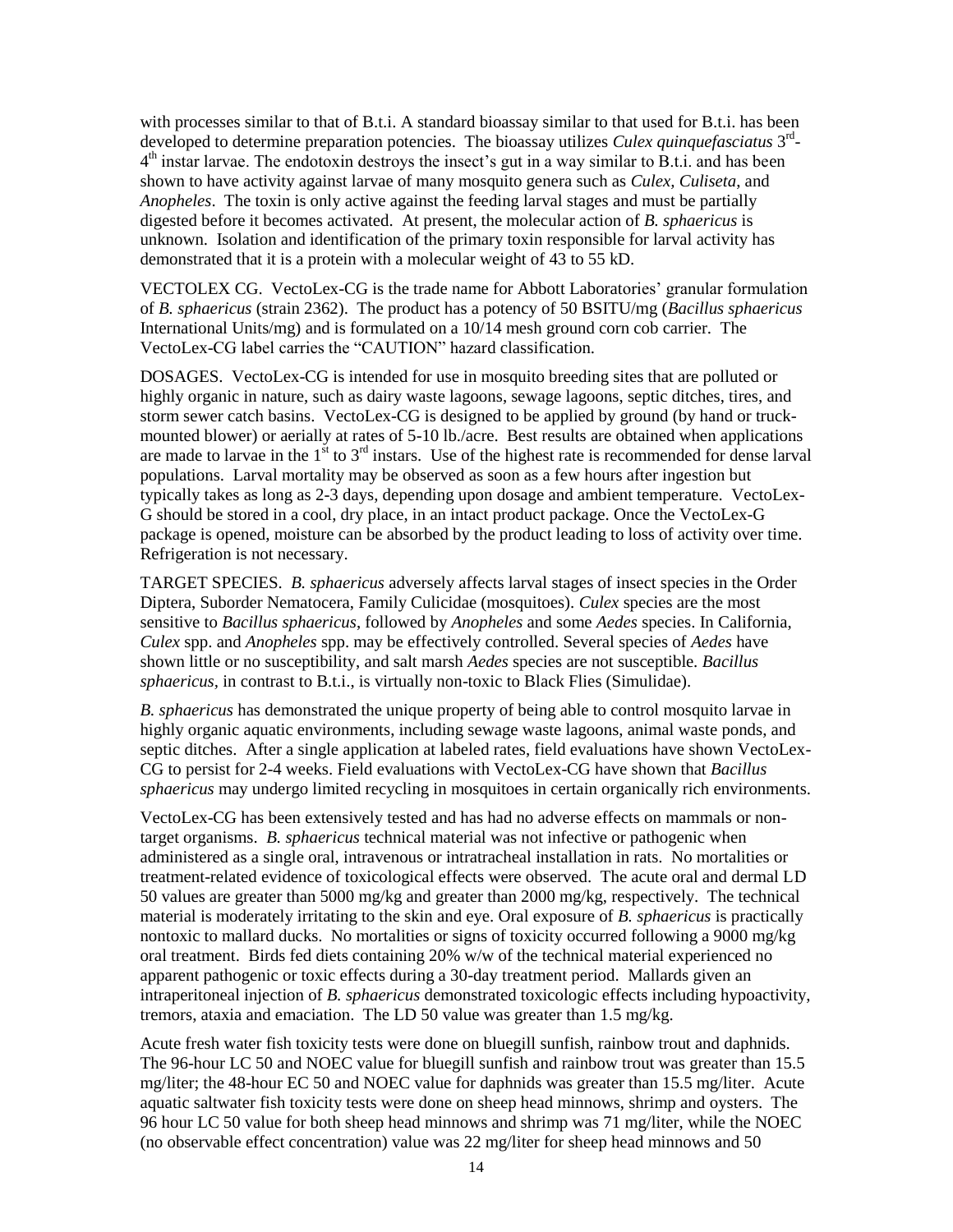mg/liter for shrimp. The 96-hour EC 50 value for oysters was 42 mg/liter with a NOEC of 15 mg/liter.

Invertebrate toxicity tests were done on mayfly larvae and honeybees. The LC 50 and NOEC value for mayfly larvae was 15.5 mg/liter. Honeybees exposed to l0E4-10E8 spores/ml for up to 28 days demonstrated no significant decrease in survival when compared to controls. Acute toxicity of *B. sphaericus* to non-target plants was evaluated in green algae. The 120-hour EC 50 and NOEC values were greater than 212 mg/liter.

*Bacillus sphaericus* will not regenerate in salt water, rendering its use impractical for control of salt-water mosquitoes. Cycling is limited to permanent fresh water bodies, and if organics are very high, recycling may be minimal.

VectoMaxTM is a biological larvicide that combines B.t.i. and *Bacillus sphaericus* in one homogenous formulation. These two bacteria are combined in one molecule which ensures that larvae feed on both at the same time. VectoMax offers the faster, broad spectrum control of VectoBac® (B.t.i.), with the residual control of VectoLex® (*B. sphaericus*).

B.t.i. and *B. sphaericus* are naturally occurring bacteria that have insecticidal activity on mosquitoes. This bacteria contain protein crystals that, when ingested by mosquito larvae, will rupture the gut wall or the larvae. This results in rapid death of the larvae. Can be used in wide range of sources and habitat. Urban and rural, agricultural sites, crop and non-crop, lakes, ponds, wetland and marshes, catch-basins and swimming pools, etc.

## **More About Spinosad**

INTRODUCTION. Spinosad is biologically derived from the fermentation of *Saccharopolyspora spinosa*, a naturally occurring soil organism. This Group 5, organic-rated larvicide overstimulates the nervous system of mosquito larvae*.* Spinosad contains a mix of two spinodoids, spinosyn A and spinosyn D in a 17:3 ratio respectively. It was discovered in 1982 in isolates from crushed sugarcane in an abandoned rum distillery in the Caribbean. Spinosad has been used around the world for the control of a variety of insect pests, including [Lepidoptera,](https://en.wikipedia.org/wiki/Lepidoptera) [Diptera,](https://en.wikipedia.org/wiki/Diptera) [Thysanoptera,](https://en.wikipedia.org/wiki/Thysanoptera) [Coleoptera,](https://en.wikipedia.org/wiki/Coleoptera) [Orthoptera,](https://en.wikipedia.org/wiki/Orthoptera) and [Hymenoptera.](https://en.wikipedia.org/wiki/Hymenoptera) As a product of naturally occurring soil bacteria, it is considered a biorational pesticide that is highly specific in its activity with little effect to non-tagets and thus many nations have approved it for use in organic agriculture. It is not mutagenic or considered carcinogenic.

NATULAR. Natular is the trade name of Clarke's proprietary formulation of Spinosad for use in controlling mosquito larvae. Natular larvicides became the first public health label for spinosad, and also the first aquatic use pattern with the active ingredient as well. In natural water systems, spinosad degrades rapidly in sunlight. A water column half-life of less than one day has been observed in artificial pond systems in outdoor conditions. In field conditions, spinosad breaks down rapidly into carbon dioxide and water by soil microbes.

**Naturlar G30** is the trade name of the 30-day granular formation of spinosad. It has an active ingredient concentration of 2.5% of spinosad. The granule is mostly comprised of a sand mixture made from quartz, aluminum oxide, calcium oxide, and titanium oxide. A dust mask is recommended when handling the product to avoid risk of inhalation. It is registered as a Group 5 insecticide by the EPA that carriers the least toxic to human life signal word, "CAUTION." Do not apply to natural or artificial containers intended for consumption by people, animals, or livestock.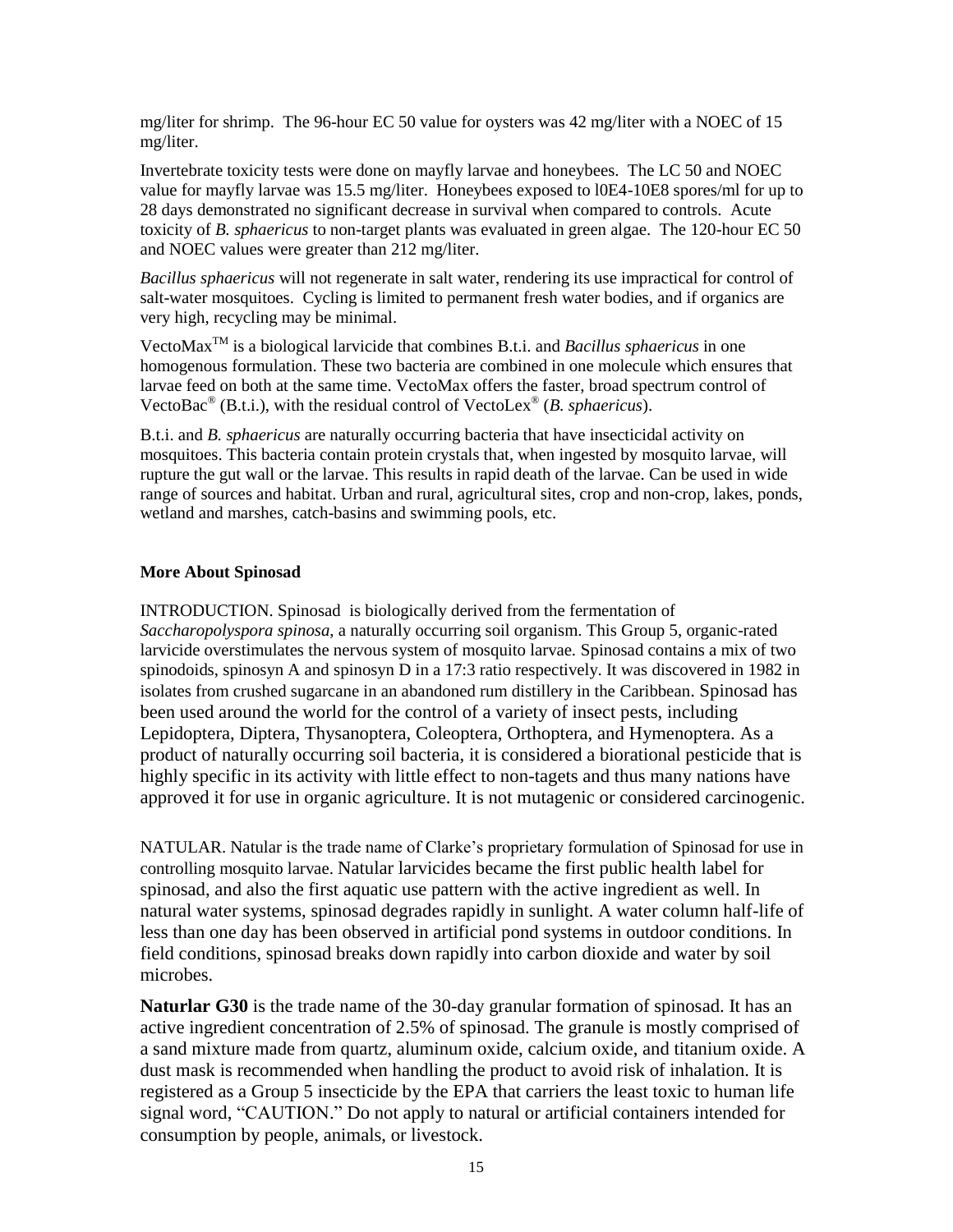DOSEAGE. Natular G30 can be applied to a variety of sources including temporary standing water sites like woodland pools, retention ponds, roadside ditches, other freshwater sites like ponds, canals, and creek edges, dormant rice fields between harvests, freshwater swamps and marshes, and coastal areas such as mangroves, brackish swamps, and coastal impoundments. Apply Natular G30 at rates between 5-12 lbs per acre for targeted treatment sites with mild-moderate organic content such as the ones listed above. Use lower labeled rate when water is shallow, vegetation and/or pollution are minimal, and mosquito populations are low. Within the labeled rate range, higher rates may be used when water is deep, vegetation and/or pollution are high, and mosquito populations are high in number. Natular G30 may be applied at rates up to 20 lb per acre in waters high in organic content, deep-water mosquito habitats or those with dense surface cover, and where monitoring indicates a lack of kill at typical rates. Sites include storm sewers, catch basins, sewage lagoons, cesspools, oxidation ponds, fruit and vegetable processing waste. Other sources include natural and artificial containers such as tree holes, leaf axils, flower pots, urns, rain barrels, buckets, tires, and abandoned swimming pool. Naturlar G30 may be applied to standing water associated with agricultural crops as long as the waters are not intended for irrigation. Reapply after 30 days, if needed for extended control in continuously flooded habitat. Applications have best results when applied to  $1<sup>st</sup>$ through early 4<sup>th</sup> stage larval instars and begins to work immediately through both contact and ingestion. Optimal control is reached within 24-72 hours.

**Natular 2EC** is trade name for the liquid emulsifiable concentrate formulation of spinosad produced by Clarke. It has an active ingredient concentration of 20.6% spinosad, a mixture of spinosyn A and spinosyn D in a ratio of 17:3 respectively. The main inactive ingredient is natural oil of wintergreen at a concentration of approximately 75%. It is registered as a Group 5 Insecticide by the EPA and carries a "CAUTION" signal word. Can cause eye irritation. Avoid contact with clothes, skin, or eyes. Can cause adverse allergic reaction in those sensitive to wintergreen oil. Do not apply to natural or artificial containers intended for consumption by people, animals, or livestock.

DOSEAGE. Natular 2EC is a concentrated emulsifiable liquid that needs to be mixed with water before use. Agitate solution while mixing and continue agitating to avoid separation. Only mix as much 2EC as needed to treat each source as solution has limited shelf life once combined with water. Natular 2EC can be applied to to a variety of sources including temporary standing water sites like woodland pools, retention ponds, roadside ditches, other freshwater sites like ponds, canals, and creek edges, dormant rice fields between harvests, freshwater swamps and marshes, and coastal areas such as mangroves, brackish swamps, and coastal impoundments. Storm water/drainage systems like catch basins and wastewater systems like sewage lagoons and cesspools as well as natural and artificial containers of many types may need higher concentrations of 2EC for complete control. Apply Natular 2EC solutions at a rate between 1.1-2.8 fl oz/acre. It may be applied at rates up to 6.4 fl oz/acre in rich organic water sources such as sewage ponds, animal waste lagoons, and waters with high concentrations of leaf litter or other organic debris.

**Natular T30** is the trade name for the 30 day tablet formulation of spinosad made by Clarke. The active ingredient Spinosad (a mixture of spinosyn A and spinosyn D) is present in a concentration of 8.33%. It is registered with the EPA (Reg. No. 8329-85) as a Group 5 insecticide. It carries a "CAUTION" signal word on the label. It is harmful if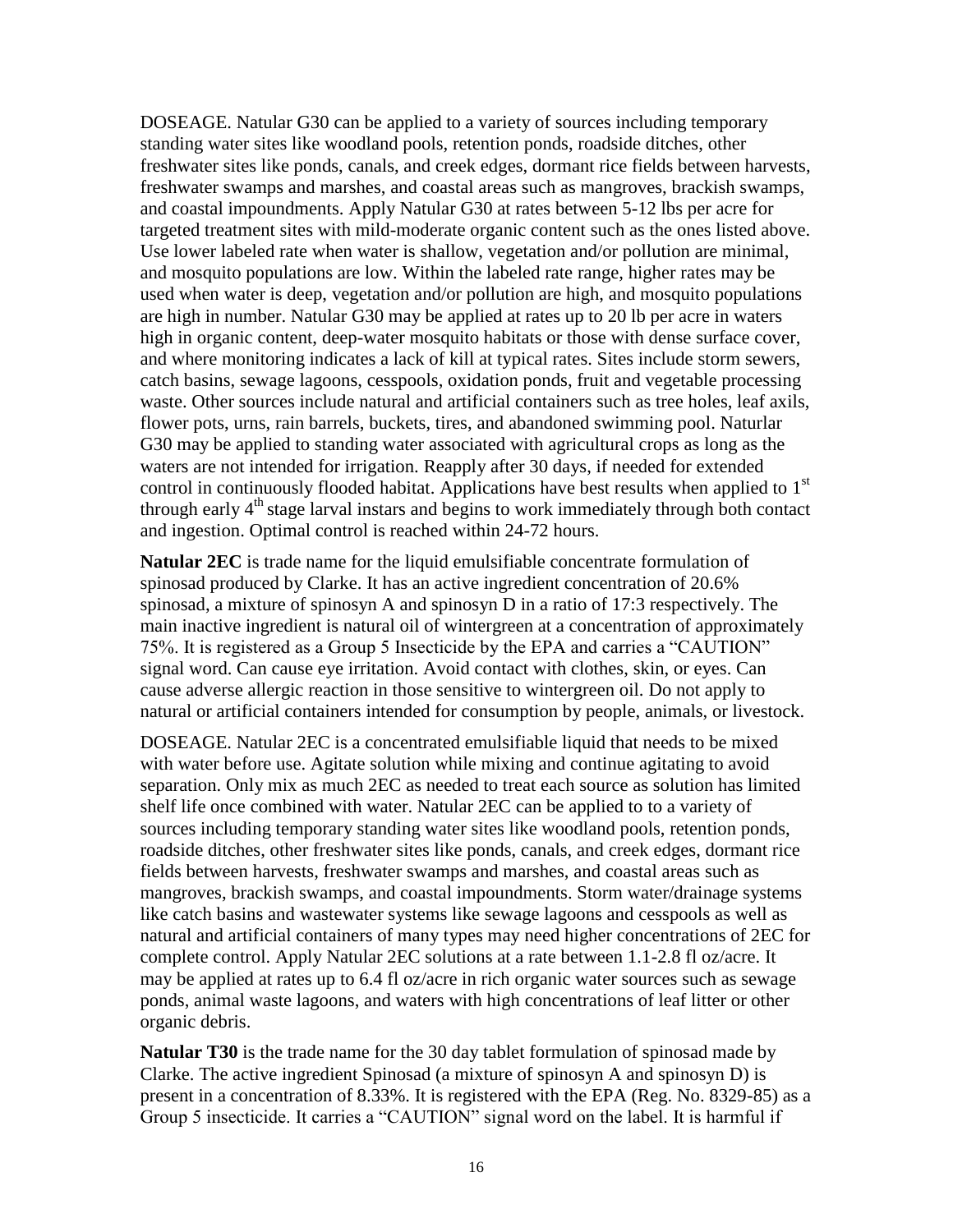swallowed. Can cause moderate eye irritation. Do not apply to natural or artificial containers intended for consumption by people, animals, or livestock.

DOSEAGE. Natular T30 tablets are designed to kill and control mosquito and midge larvae in small bodies of water for 30 days. Examples include catch basins, storm water drainage areas, woodland pools, ditches, retention ponds, ornamental ponds, abandoned swimming pools, artificial containers, sewage lagoons, wastewater impoundments, and fruit and vegetable processing ponds to name a few. Use 1 Natular T30 tablet per 100 sq. ft. at a water depth of 0-2 ft. Add another tablet for every 2 feet of depth per 100 sq. ft.

**Natular Extended Release Tablets (XRT)** are dust free, long lasting tablets that are rated for 180 days of control. It contains 6.25% of the active ingredient Spinosad (a mixture of spinosyn A and spinosyn D) and 93.75% other ingredients. It carries a signal word of "CAUTION" and is classified as a Group 5 Insecticide. It is registered with the EPA (Reg. No.8329-84). Harmful if swallowed and can cause moderate eye irritation.

DOSEAGE. Natular XRT has been designed specifically with storm water catch basins in mind, but can still be used in most natural and manmade depressions that hold water, such as sewers, woodland pools, roadside ditches, tire tracks, pot holes, fish ponds, ornamental ponds, fountains, abandoned swimming pools, streams, creek edges, swamps, waste ponds, and dormant rice fields. Do not apply to water intended for irrigation or drinking. Do not use in animal troughs. Use at a rate of one tablet per 100 sq ft per 2 ft of the water column.

## TARGET SPECIES.

Spinosad adversely affects the larval stages of insect species in the Order Diptera (such as flies and mosquitoes), Thysanoptera, Isoptera and Coleoptera. It is widely used on crops, over 200 types in over 60 countries. Spinosad has a unique mode of action that is different from all other known insect control products. As such, it is has its own class, class 5, of insecticide designated by the Insecticide Resistance Action Committee (IRAC).

Spinosad causes excitation of the insect nervous system, leading to involuntary muscle contractions, prostration with tremors, and finally paralysis. These effects are consistent with the activation of nicotinic acetylcholine receptors by a mechanism that is unique among known insecticides. Spinosad also has effects on GABA receptor function that may contribute further to its insecticidal activity. It is an OMRI registered organic pesticide in the US and is widely used in organic agriculture in rotation with other pesticides to reduce building of pesticide resistance.

Based on laboratory studies, Spinosad has been shown to have a persistence of insecticidal action of about 6 weeks when used at the rate prescribed on the label. It is broken down quickly in sunlight and in the presence of microbial activity in soil with a half-life of less than a day in soil and in a water column. In non-targets such as mammals, it is not readily absorbed through the skin and amounts ingested are rapidly metabolized to inactive by-products which are then excreted. It is not toxic to birds, wildlife, fish, and most aquatic invertebrates. Genealogical studies have shown it to not have any mutagenic potential. The oral  $LD_{50}$  for rats and mice is  $>2000$  mg/kg of body weight, the dermal LD<sub>50</sub> is >5000mg/kg of body weight for rabbits and the inhalation LC<sub>50</sub> is >5.18 mg/L of air for rats making it a very safe pesticide for both applicators and non-target organisms.